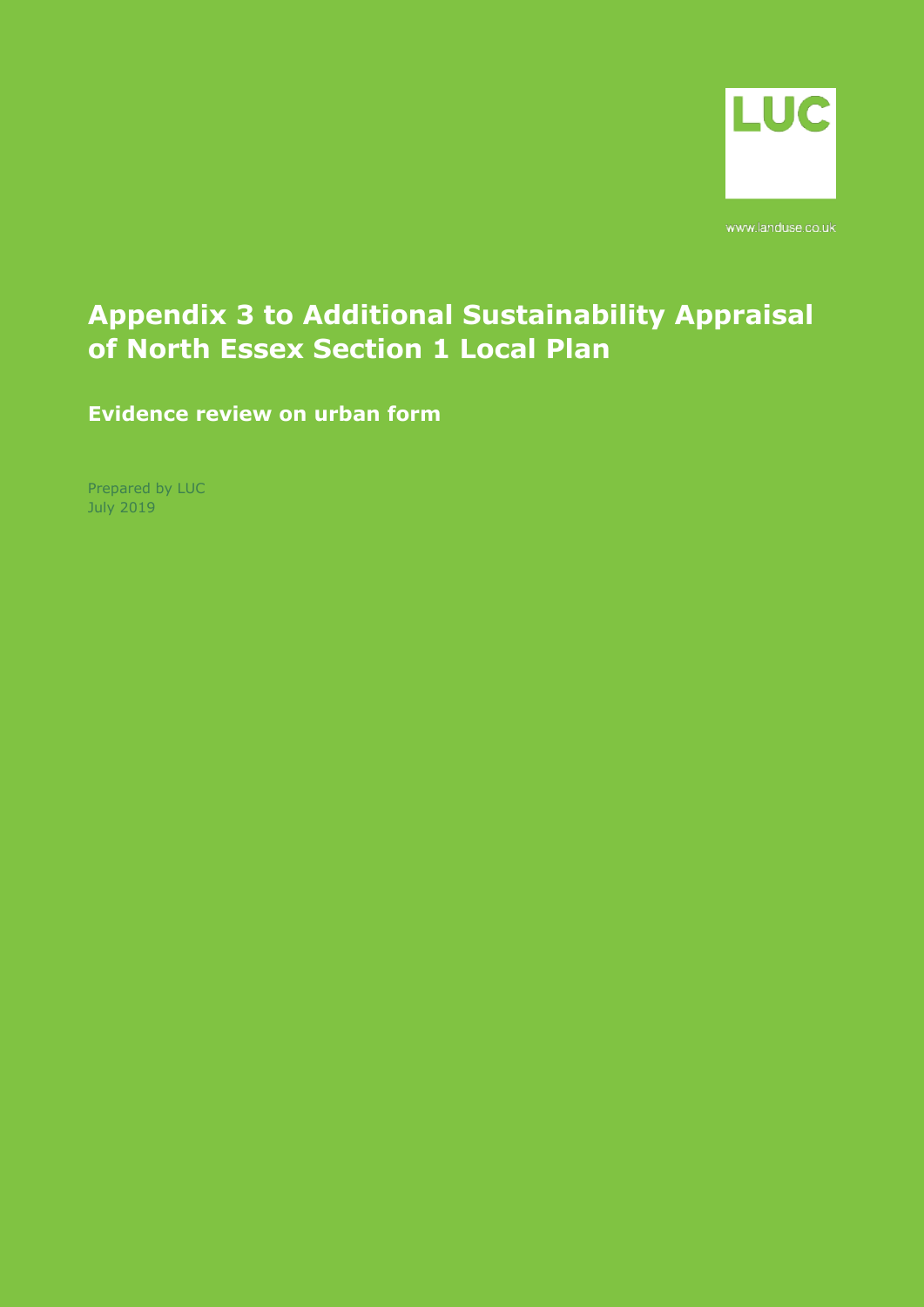### **Project Title**: North Essex Section 1 Local Plan Additional Sustainability Appraisal

**Client**: North Essex Authorities

| <b>Version</b> | Date      | Version Details | <b>Prepared by</b> | <b>Checked by</b> | <b>Approved by</b> |
|----------------|-----------|-----------------|--------------------|-------------------|--------------------|
| 3.0            | 17/7/2019 | Final           | Lucy Wallwork      | Jeremy Owen       | Jeremy Owen        |
|                |           |                 |                    | Jon Pearson       |                    |
|                |           |                 |                    | Stuart Langer     |                    |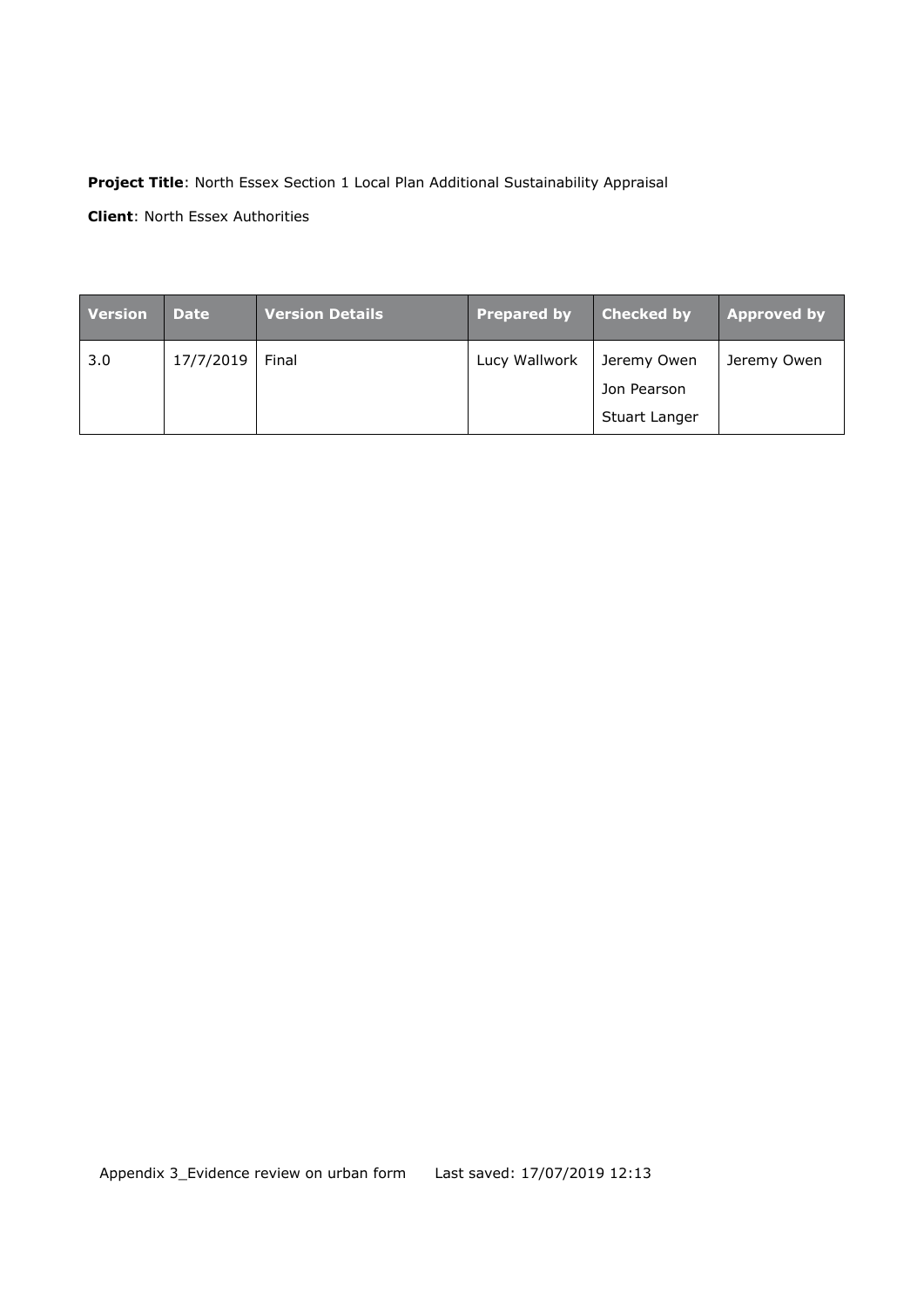

www.landuse.co.uk

# **Appendix 3 to Additional Sustainability Appraisal of North Essex Section 1 Local Plan**

Linking the Urban Form of New Development and Sustainability **Outcomes** 

Prepared by LUC July 2019

Planning & EIA Design Landscape Planning Landscape Management Ecology GIS & Visualisation

LUC LONDON 43 Chalton Street London NW1 1JD T +44 (0)20 7383 5784 london@landuse.co.uk Offices also in: Bristol Edinburgh Glasgow Lancaster



Land Use Consultants Ltd Registered in England Registered number: 2549296 Registered Office: 43 Chalton Street London NW1 1JD LUC uses 100% recycled paper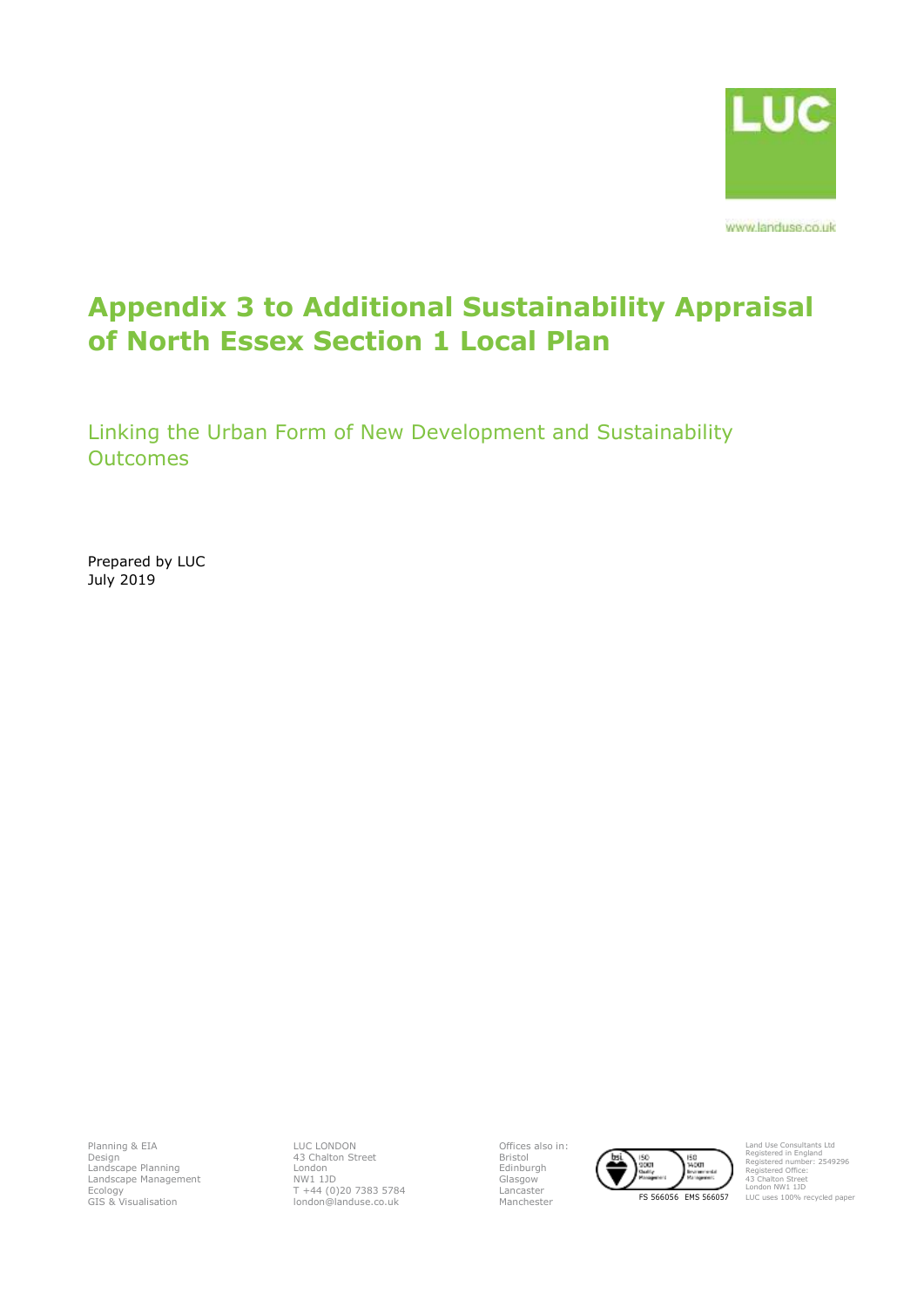# **Contents**

| 1                       | <b>Introduction</b>                                                          | 1                       |
|-------------------------|------------------------------------------------------------------------------|-------------------------|
| $\overline{2}$          | The UK's legacy of urban form and infrastructure                             | $\overline{\mathbf{2}}$ |
| 3                       | <b>Environmental Impacts</b>                                                 | 3                       |
| 4                       | <b>Social Impacts</b>                                                        | 5                       |
| 5                       | <b>Economic Impacts</b>                                                      | 7                       |
| 6                       | <b>Deliverability</b>                                                        | 8                       |
| $\overline{\mathbf{z}}$ | Guiding principles for the location and scale of new settlements             | 10                      |
| 8                       | Guiding principles for the location and scale of all large-scale development | 11                      |
| 9                       | Non-spatial factors to consider for sustainable housing delivery             | 12                      |
| 10                      | <b>Conclusions</b>                                                           | 14                      |
| <b>References</b>       |                                                                              | 15                      |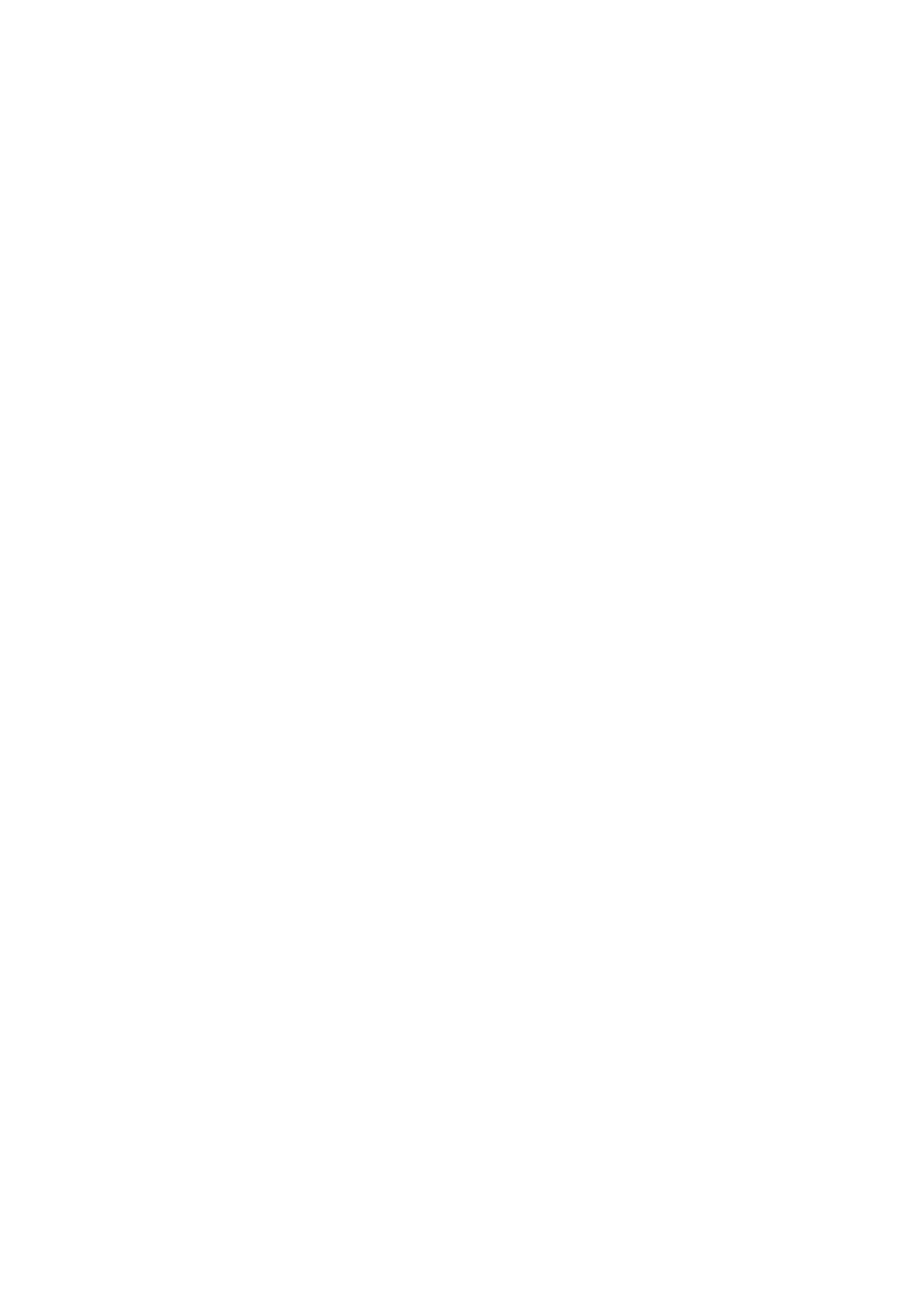### <span id="page-5-0"></span>**1 Introduction**

- 1.1 'Urban form' refers to the physical characteristics that make up a built-up area. It evolves continuously, *"in response to social, environmental, economic and technological developments, mediate by policies in numerous sectors"* (Williams, 2014, p6).
- 1.2 The evolution of urban form, and the policy decisions that lie behind it, have been recognised as having far-reaching implications for sustainability outcomes. This has led to ongoing (and heavily contested) debates about how to achieve the 'best' urban form - most recently, this has brought a focus on 'sustainable' and 'resilient' urban forms (Williams, 2014, p10).
- 1.3 There is growing consensus that sustainability cannot be achieved through technological solutions alone (Harris, 2018, p.25) and that settlement patterns must be carefully considered and guided for their sustainability impacts. However equally, there is a growing understanding that we should not be seeking a single 'model' for the future, but rather *"looking for the benefits of a range of different urban forms, or futures, and ensuring they function for different groups"* (Williams, 2014, p28).
- 1.4 This brief review focuses on three major typologies of urban form that are often considered when planning for the delivery of housing and employment land in the UK, in order to meet ambitious targets and to satisfy growing demand. These are directly relevant to the SA of alternative spatial strategies for the North Essex Section 1 Local Plan. The three major typologies considered are:
	- **New settlements:** understood as free-standing new settlements (sometimes taking the form of 'eco-towns', sustainable communities, new towns, garden cities/villages etc.). This review builds on the thresholds set out by an existing study for Aylesbury Vale District Council (, to understand a 'new settlement' as one that is either remote from existing settlements or that enlarges an existing community by over 50% of the population or dwelling stock;
	- **Urban extensions:** understood as planned extensions on the edge of existing towns or cities that enlarge an existing community by less than 50% of the population and dwelling stock;
	- **Dispersed development:** understood as more *ad hoc,* smaller scale development spread across villages, open countryside, or agricultural land outside existing towns and cities, rather than developed as a nucleated settlement around a central feature.
- 1.5 This review deliberately excludes an assessment of the sustainability of 'compact city', infill and 'brownfield-first' spatial options. While recognising that the task of urban regeneration and shaping existing places is vital, this decision is based on the understanding that the North Essex Authorities (NEAs) are already pursuing strategies that maximise the potential of available previously used and 'brownfield' land, in line with Paragraph 117 of the revised NPPF ('NPPF2'). As such, the outstanding need is for evidence on the most sustainable way to 'top up' the diminishing supply of brownfield sites by developing parcels of greenfield land in order to meet housing delivery targets - as is the case with the proposed North Essex spatial strategy. Any strategy for delivering new settlements should therefore sit alongside policies for urban infill and consolidation (URBED, 2014, p. 5).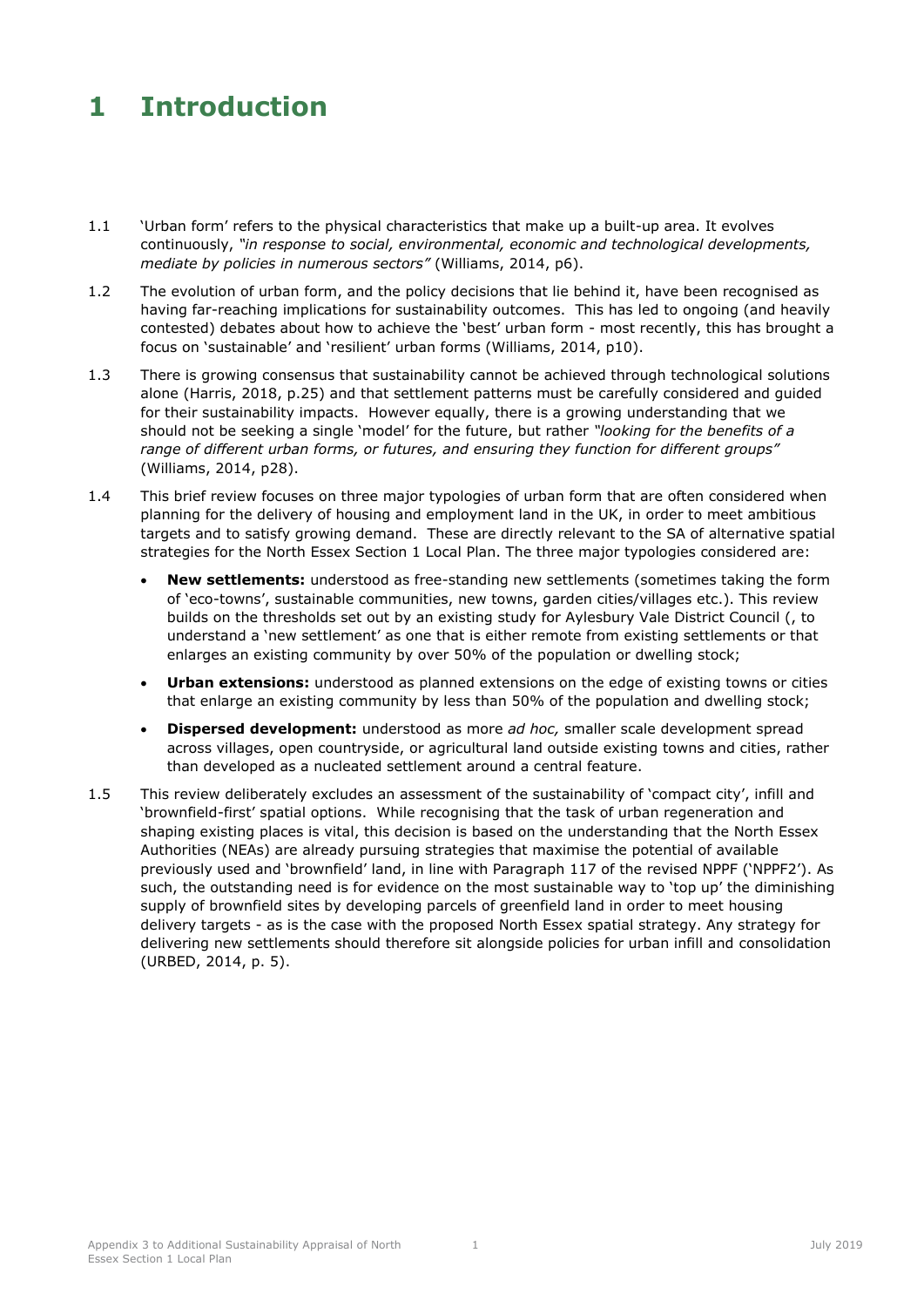# <span id="page-6-0"></span>**2 The UK's legacy of urban form and infrastructure**

- 2.1 Urban form and infrastructural legacies accrue over long time scales, and shape the pathways available for guiding that urban form into the future. In the UK, patterns of urban growth, over the last century in particular, have produced a distinctive spatial legacy that should be broadly understood before potential future scenarios are evaluated.
- 2.2 In the immediate post-war era, development in the UK remained largely compact and contained, surrounded in many instances by protected Green Belts (although no such Green Belt exists in North Essex). However while earlier development tended to be clustered around rail infrastructure, by the late 1960s car ownership had begun to influence development patterns. Settlements were increasingly designed for car owners, leading to more 'star shaped' urban forms with settlements strung along arterial roads (Williams, p12). From the 1980s onwards there was a growing disconnect between urban forms, land use and infrastructure (Williams, 2014, p11), and the UK began to witness the development of 'edge city' landscapes (characterised by relatively low-density suburban retail, leisure and industrial parks anchored by road infrastructure) and more dispersed, peripheral dormitory settlements (ibid, p13). This led to a complex set of travel and cross-commuting patterns beyond the previous 'in-out' commuting patterns of the past, raising long-term sustainability challenges related to dominant travel modes (ibid, p19).
- 2.3 In the 1990s the rise of the 'Urban Renaissance' agenda brought a renewed focus on the reuse of brownfield sites and 'compact city' strategies. However while this agenda continues, more recently many LPAs are finding that they are unable to meet housing delivery targets through brownfield reuse alone, and have sought the most sustainable ways of using greenfield sites either on the edges of the built-up area or outside it. This has particularly been the case in the South East of England, where demand for land has been the greatest. Paragraph 72 of NPPF2 (2018) states that:

*"The supply of large numbers of new homes can often be best achieved through planning for larger scale development, such as new settlements or significant extensions to existing villages and towns, provided they are well located and designed, and supported by the necessary infrastructure and facilities."*

- 2.4 These new growth strategies must navigate a host of challenges left by the country's spatial and infrastructural legacy, including the challenge of infrastructure 'lock in' (Williams, 2014, p20), whereby the UK is 'locked in' to certain spatial patterns to due to the legacy of infrastructure investments.
- 2.5 The commentary below provides greater detail on the impact of these three urban form typologies along the three classical dimensions of 'sustainability' - social, environmental, and economic. This is followed by a discussion of the key issues around the deliverability of each typology.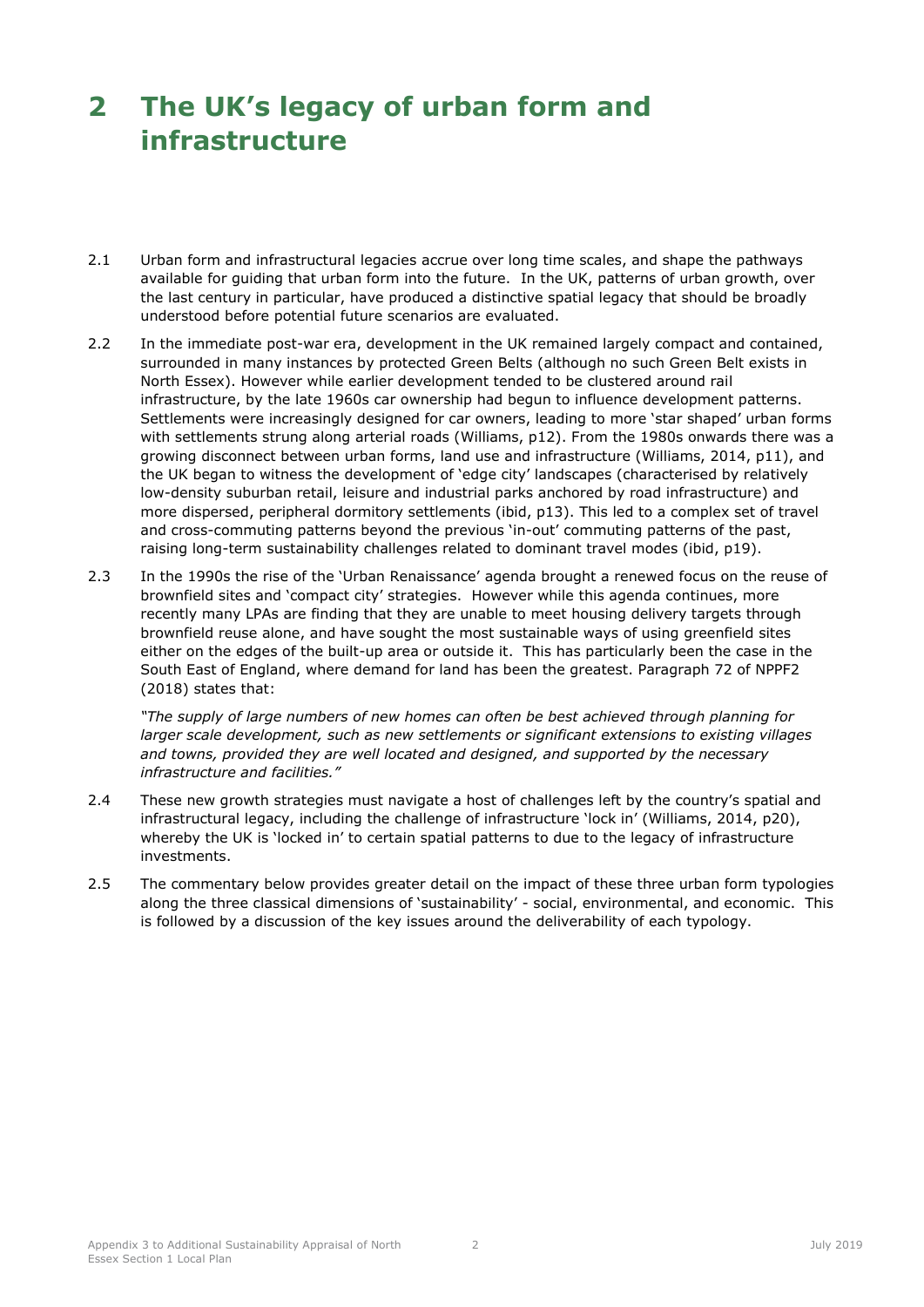## <span id="page-7-0"></span>**3 Environmental Impacts**

#### **New settlements**

- 3.1 New settlements are, necessarily, often built on greenfield land (Williams, 2014, Table 1), leading to the inevitable loss of some associated ecosystem services which may include biodiversity, landscape quality, or agricultural production. However there are also instances where brownfield land can be utilised as the basis for a new settlement, for example on redundant defence establishment sites (TCPA, 2007, p. 9).
- 3.2 When it comes to the relationship between urban form and climate change, the nature of transport connections is a key factor (see Harris, 2018, p.17-18). It is recognised that, when designed and developed carefully as 'holistic' neighbourhoods, new settlements can encourage highly sustainable living patterns (TCPA, 2007, p. 5). However a report by the Committee on Climate Change (CCC) notes that *"where possible, housing should be developed within existing urban areas"*, thus providing easy access to amenities and reducing the need to travel (Committee for Climate Change, 2019, p. 103). In contrast, new settlements can lead to an increase in car commuting when they increase the need to travel, for example in cases where they function as dormitory settlements (Williams, 2014, Table 1) or fail to provide easy access to amenities (Committee for Climate Change, 2019, p. 103). Trip generation is likely to reduce as settlement size increases, provided the settlement in question is reasonably self-contained and can lead to journey internalisation (TCPA, 2007, p.9).
- 3.3 In any case, it is critical that infrastructure is funded and provided in the early stages of the development (known as the 'infrastructure first' approach). This is in part because of evidence that, once travelling by car is established as a preferred mode of travel, it can be difficult to encourage people to change even with the provision of improved public transport infrastructure (CCC, 2019, p. 105). A case study of the new settlement of Dickens Heath in Solihull found that inadequate provision of public transportation was an unresolved issue, despite other highlighted successes (TCPA, 2007, p. 14).
- 3.4 Another study also suggests that standalone settlements generate a high level of 'embodied emissions' (i.e. the greenhouse gas emissions generated by the creation of goods that are being consumed), due to the need to construct entirely new infrastructure networks, which is generally more emissions-intensive than servicing development within existing settlements (Harris, 2018, p27).
- 3.5 However it is also highlighted that a range of sustainable energy systems (including renewable energy and CHP) can most economically be provided at the neighbourhood scale, thus favouring larger-scale new neighbourhoods (URBED, 2014, p.18).

### **Urban extensions**

- 3.6 Urban extensions are also commonly developed on valued peripheral greenfield land (Williams, 2014, Table 1), leading to potentially significant impacts on the associated ecosystem services, as described for new settlements.
- 3.7 The Committee for Climate Change (CCC) favours the provision of new housing within existing urban areas, reducing the need to travel (Committee for Climate Change, 2019, p. 103). However, dependent on the quality of connections provided to adjacent settlements, urban extensions can also generate car use (Williams, 2014, Table 3).
- 3.8 Urban extensions are able to share transport infrastructure with the existing settlement from day one, however there is often *"a need to reinforce those connections with new investments, such as a tram link, railway station or underground station"* (PRP et al, 2008, p.16), depending on the capacity of and distance to existing transport infrastructure.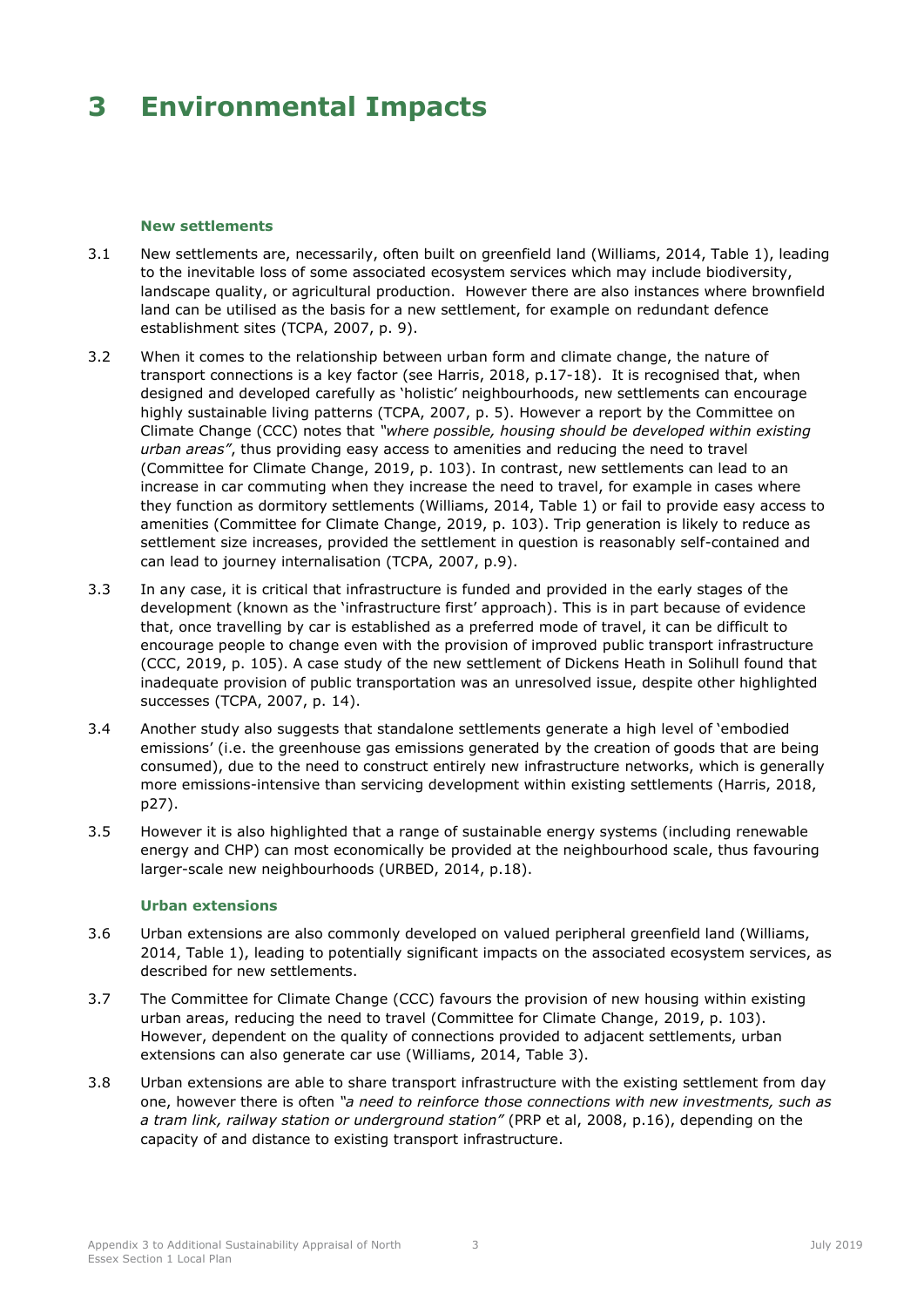### **Dispersed development**

- 3.9 While individual developments may 'not be problematic' in relation to environmental resources including biodiversity, in aggregate form *ad hoc* dispersal can incrementally develop valued open land and may lead to damage to biodiversity (Williams, 2014, Table 3), i.e. the effects on ecosystem services may be similar to those described for new settlements and urban extensions.
- 3.10 A further key drawback of dispersed development is its impact on travel demand and the availability of sustainable transport modes. The CCC report notes that *"small low density remote settlements can be prohibitively expensive to service with public transport"* (CCC, 2019, p. 105; Williams, 2014, Table 3).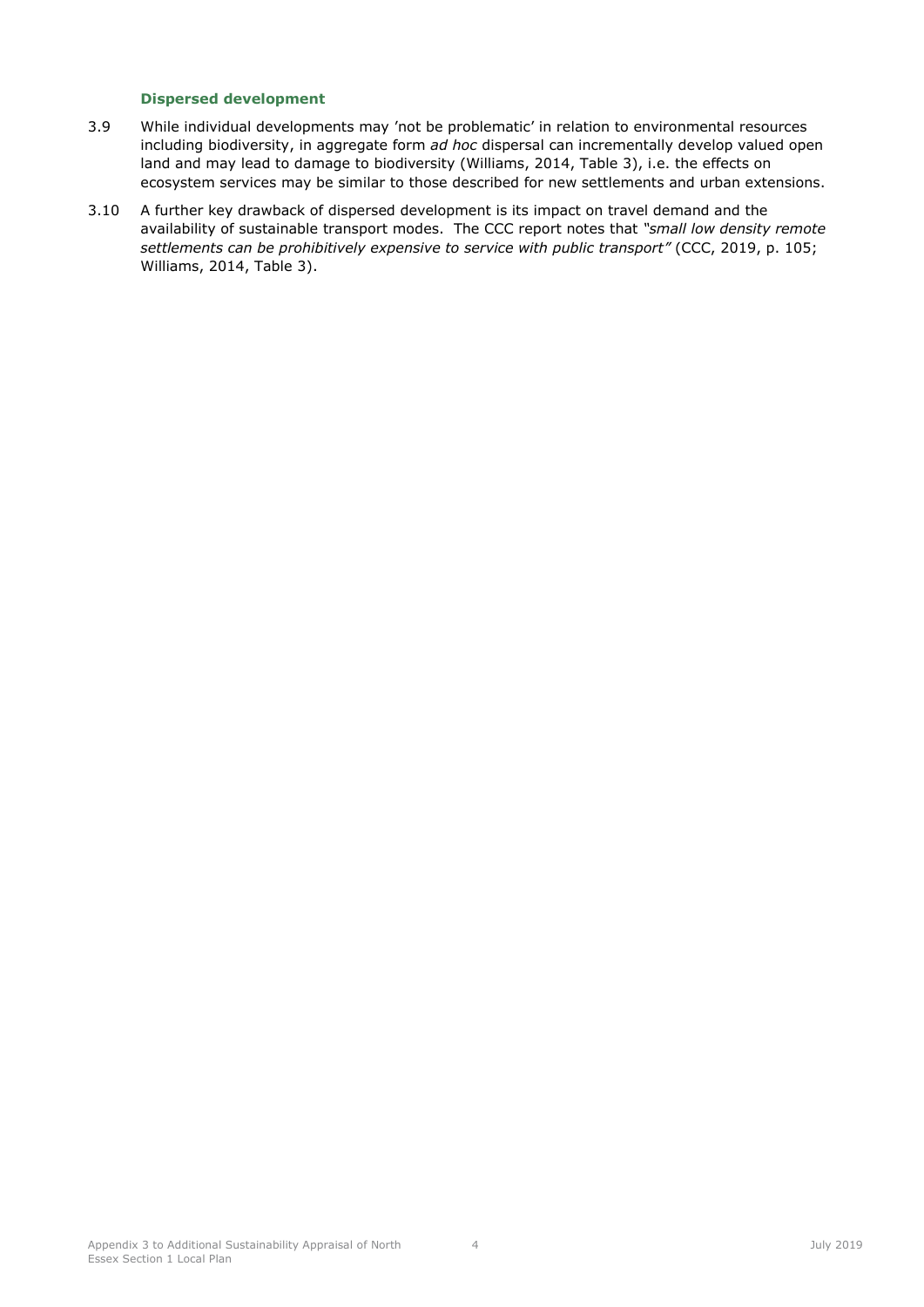## <span id="page-9-0"></span>**4 Social Impacts**

#### **New settlements**

- 4.1 When well designed, new settlements can provide high quality living environments with infrastructure provided on site (schools, doctor's surgeries, public transport). However it has also been highlighted that the design quality in new settlements is variable (Williams, 2014, Table 1).
- 4.2 Future demographic projections indicate an ageing population across the UK, and the need to provide appropriate variety of dwelling types to cater to changing needs. New settlements, if designed to be flexible to future changes, can successfully cater to the changing needs of an ageing population (Williams, 2014, Table 3).
- 4.3 The available evidence does not point to any clear consensus on the link between scale of delivery and the provision of affordable housing, with a recognition that "*the relationship between housing supply and affordability is neither simple or direct"* (RTPI, 2017, p. 5). New settlements, when successfully delivered, are seen as being capable of providing affordable housing, particularly for families (Williams, 2014, Table 1). This is based on the assumption that larger-scale development can bring economies of scale, making them potentially cheaper to deliver (Bramley et al, 2017, p.43) and *"enabling the delivery of significant additions to social housing stock, so long as S106 obligations can be applied to a significant level"* (ibid, p. 35). A study by the RTPI in the South West of England (where in places affordability levels are close to those of the South East) concludes that, while large-scale developments do not immediately lead to lower house prices, over the longer term the increase in supply improves affordability (Bramley et al, 2017, p.2). However there is evidence that the delivery of affordable housing may be more significantly influenced by scheme-specific factors and changing grant funding priorities, especially given the need for supporting infrastructure (Bramley et at, 2017, p.4), and suggests that large sites should only be *"part of the solution to meeting affordable housing needs"* (ibid, p. 43).
- 4.4 Given the need to start 'from scratch', one of the major challenges in providing new settlements is the long-term and incremental nature of community-building, its vulnerability in the early years (URBED, 2014, p.4), and the task of building up 'fine-grained social capital' that makes for a thriving community (ibid, p.100). One study suggests that "*there should be something idealistic about a Garden City, it should attract people looking for an alternative to the faceless housing estate"* (ibid, p.14). Evidence suggests that creating a strong and distinctive sense of identity (and giving a new settlement its own name) is key to success (PRP et al, 2008, p. 20; see also TCPA, 2007), which must be bolstered by sustained local leadership over long time frames (PRP et al, 2008, p.7).
- 4.5 The NHS highlights that the requirement to meet housebuilding targets presents the potential to facilitate healthier lifestyles and to look at how health and wellbeing can be planned and designed into new places (NHS England, 2018). If a new settlement fails to achieve an adequate degree of self-containment and provision of locally accessible services (including health care), a reliance on car-based travel can have negative implications for public health (Harris, 2018, p.33), however if a large enough local population can provide a critical mass to enable patronage for a wider range of local shops and services, this can benefit active travel and have positive public health impacts (p.35). In addition, new settlements on a significant enough scale may be better placed to provide a range of health services at an integrated health centre, enabling health staff to work in a more joined up way and 'putting health at the heart of the community', as outlined in Principle 10 laid out by the NHS *Healthy New Towns* program (NHS England, 2018).

#### **Urban extensions**

4.6 Peripheral housing developments are popular with home buyers and, when well integrated, have good access to host city amenities (Williams, 2014, Table 1). Although it has been noted that many peripheral developments lack design quality and a sense of place (Williams, 2014, Table 1).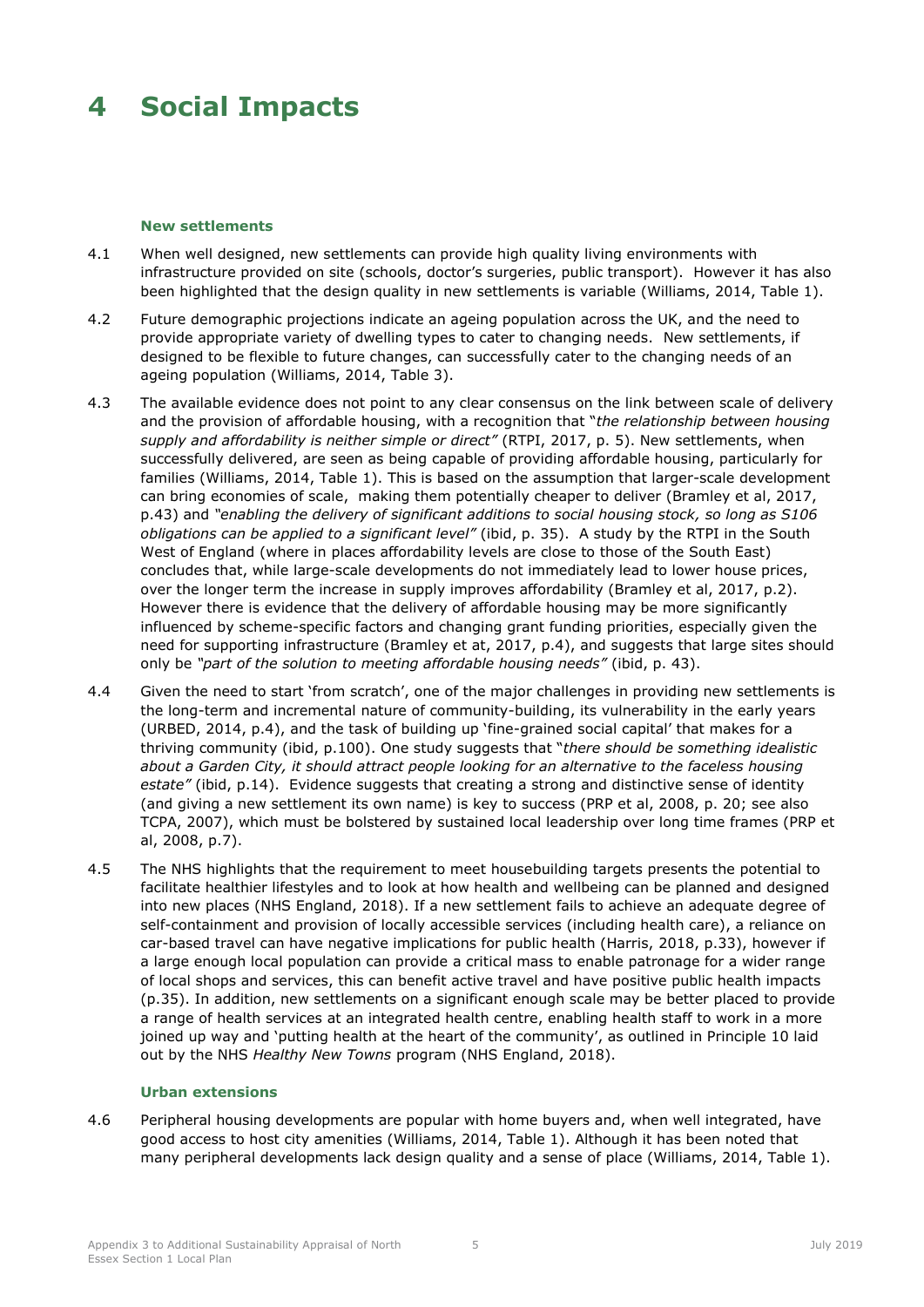- 4.7 The potential for urban extensions to deliver affordable housing is informed by many of the same factors that affect new settlements. However particular affordability challenges have been highlighted (Williams, p23).
- 4.8 Like new settlements, urban extensions if designed to be flexible to future changes can successfully cater to the changing needs of an ageing population (Williams, 2014, Table 3).
- 4.9 While new settlements can provoke opposition from nearby residents and on environmental grounds, extending an existing city also presents the challenge of 'winning over' existing communities, which may prove resistant. This is particularly the case where there is past experience of ill-planned development. One study suggests using a 'Social Contract' framework to address the concerns of this community and ensure that new infrastructure and facilities benefit the whole of the community (URBED, 2014, p.20).
- 4.10 Similarly to new settlements, the implications of urban extensions for public health depend partly on the extent to which the configuration and success of local services manage to shift modal choice away from cars (Harris, 2018, p. 33). There is no conclusive evidence on whether urban extensions as an urban form reduce or generate car travel – this is generally a product of the detail of their design and delivery. In terms of access to healthcare services, such extensions can perform well provided adequate new services are provided within (Williams, 2014, Table 3).

### **Dispersed development**

- 4.11 Dispersed development can sometimes play a role in providing homes for rural workers and their families and is generally popular with residents, fulfilling lifestyle aspirations for many. Advocates argue that it responds more effectively to market demands (Williams, 2014, Table 1 and p27).
- 4.12 It is noted by the RTPI that dispersed developments struggle to meet the density requirements to provide frequent accessible, comprehensive and affordable public transport, and that the low levels of land use mix in peripheral areas mean that activities are generally less accessible by cycling and walking (Harris, 2018, p.12). As such this typology also struggles to produce the public health dividends from increasing physical activity, with implications for the prevalence, severity and cost of chronic lifestyle-related diseases due to a reliance on inactive travel (Harris, 2018, p. 32). This extends to implications for mental health, with studies suggesting that lowdensity and dispersed urban forms *"may negatively impact mental health by increasing the distance and length of commuting journeys, and by encouraging passive modes of transport"* (Harris, 2018, p.36).
- 4.13 It has been noted that calls for a more dispersed urban form have been based on the assumption that development on cheaper land leads to more affordable housing, and that the restriction of land supply by planning authorities has resulted in spiralling house prices (Hilber and Vermeulen, 2016, quoted in RTPI, 2017), however this view has been challenged as it "*tends to discount the benefits of densification and undervalue the additional costs that result from sprawling and dispersed urban forms, which include greater land use per housing unit, residential parking requirements, higher infrastructure and utility costs, and household transport expenses"* (Litman, 2015, quoted in Harris, 2018). It has been highlighted that, in practice, dispersed development *"has tended to provide housing at the higher end of the market, with affordability a problem"*  (Williams, 2014, Table 3; see also RTPI, 2017, p.12) and, while in theory a similar scale of delivery could be provided across a number of smaller sites, an RTPI report finds that "*it is not clear that a multiplicity of smaller sites would be built-out any faster than or be subject to the same S106 obligations "* as large-scale development (Bramley et al, 2017, p.2).
- 4.14 Further, unlike new settlements and urban extensions, it can only achieve limited flexibility to changing needs, hindering the ability to respond to major social changes such as an ageing population (Williams, 2014, Table 3). Access to services, including health care, is a key problem for dispersed developments (Williams, 2014, Table 3) as they are less likely to provide the scale to be able to provide integrated health centres (see Principle 10 of NHS England, 2018).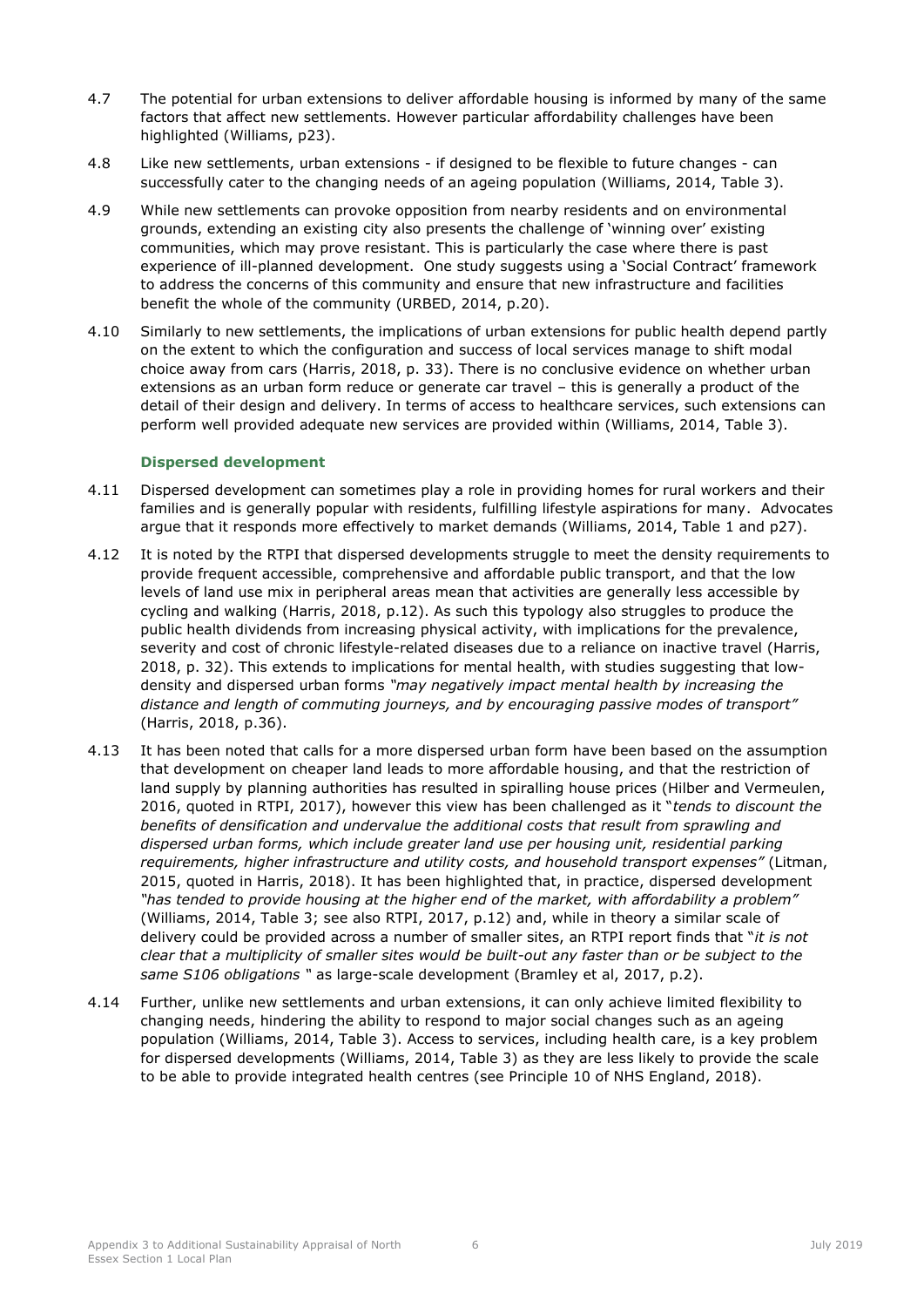## <span id="page-11-0"></span>**5 Economic Impacts**

#### **New settlements**

- 5.1 A question commonly asked of new settlements is whether they can support local economies and economic diversity. Evidence suggests that this depends on the scale they are able to achieve, and the viability of mixed uses that enable residents to be economically active within the settlement (Williams, 2014, Table 3).
- 5.2 The UK's own history of New Towns emphasises that the ability to attract employment that matched the skills of the workforce was critical in the success of some of the post-war New Towns (TCPA, 2007, p. 8).
- 5.3 If large/mixed enough to enable residents to be economically active within the settlement, new settlements can support local economics and economic diversity. They can also attract inward investment, provided that development is of high quality and provides adequate buildings, services and connections for investors (Williams, 2014, Table 3). One report notes that the 'clustering' that can be achieved by new settlements *"widens the economic and cultural frame for residents, increases innovation and economic growth, and assists international competitiveness"*  (TCPA, 2007, p.40). Post-war New Towns such as Milton Keynes are viewed as examples of where, as a result of investment in retail infrastructure and employment alongside housing, places were produced that "*play an important role in the wider economy"* (TCPA, 2015, p. 21).
- 5.4 However experience from Europe suggests that standalone new settlements are generally an economic disadvantage compared to urban extensions, given that the latter benefit from a nearby urban conurbation that can share access to jobs in the early stages (PRP et al, 2008, p. 8).

#### **Urban extensions**

- 5.5 Urban extensions are able to support local economies and economic diversity, provided that the development is large enough or that the population is economically active within the adjacent settlement. Provided with high quality development and adequate buildings, services and connections, urban extensions can also attract inward investment (Williams, 2014, Table 3). These extensions can also benefit from the 'clustering' effect noted for new settlements.
- 5.6 A 2007 report by the TCPA provides an example of an urban extension contributing to economic development in Newcastle, where it was found that the edge of city location proved attractive to investors and takes advantage of the 'edge city' phenomenon that forms part of the urban form legacy in the UK (TCPA, 2007, p. 20). However this strategy relied on attracting a major company to base its international headquarters within the development (p. 22).

### **Dispersed development**

5.7 Dispersed development can support rural economies, in some cases (Williams, 2014, Table 1). However this type of *ad hoc* development is unlikely to reach the scale required for employment creation in tandem with residential uses.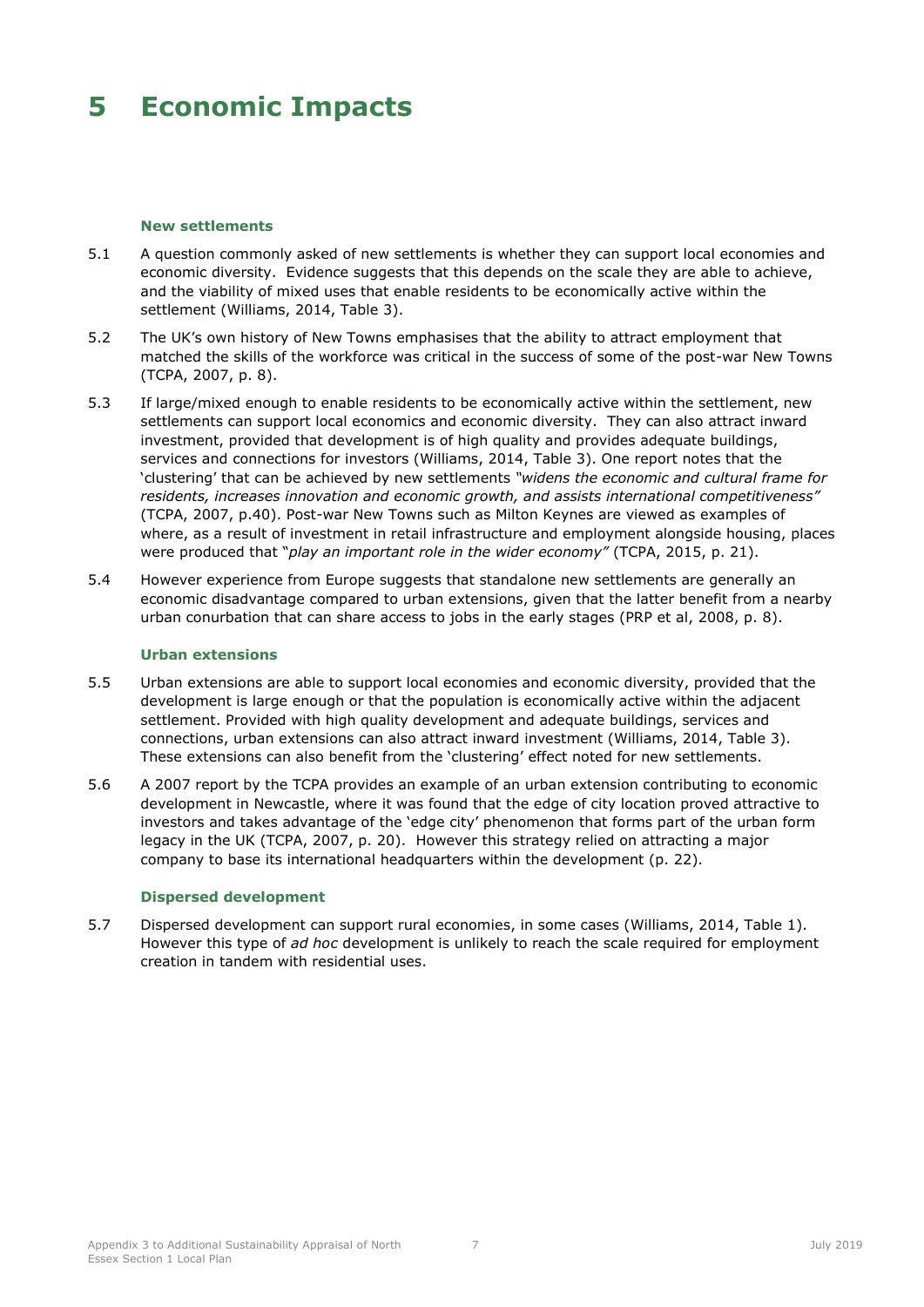## <span id="page-12-0"></span>**6 Deliverability**

#### **New settlements**

- 6.1 Concerns have been raised over the scale of new infrastructure required to deliver standalone settlements, which is recognised in several studies as one of the most intractable challenges of delivering new settlements. New standalone settlements present the most acute deliverability challenges of all three options and generally require a tailored delivery mechanism that is able to fund infrastructure costs and would constitute a radical break from how infrastructure has been delivered to support housing infrastructure in development in recent years (see Bolton & Foxon, cited in Williams, 20134, p50)
- 6.2 A study of new settlements in Europe found that, giving contemporary commuting patterns, 'containment' or self-sufficiency is no longer viable, and that relatively few locations are likely to satisfy the basic requirements needed to 'make the numbers up' without huge investment in new transport systems (PRP et al, 2008, p. 16). One study roughly estimates the per-dwelling cost of delivering adequate infrastructure for a large-scale 'virgin new town' at £80,000, based on the delivery of 69,500 homes (URBED, 2014, p.22).
- 6.3 The Committee on Climate Change (CCC) report also notes that placing 'garden villages' away from urban centres makes it harder to ensure adequate bus provision and that the extra costs of providing these should be factored into the decision to develop (Committee on Climate Change, 2019, p. 105).
- 6.4 Experience from Europe highlights the importance of infrastructure for new settlements being funded and provided in the early stages. In several European cases, infrastructure was funded through long-term debt from public financial institutions and repaid from land sales (similarly to the UK's owns history of funding New Towns), rather than relying on a 'lottery' system of central government grants (PRP et al, 2008, p.8).
- 6.5 The governance backdrop for delivering large-scale housing in the UK and the nature of land markets contrast sharply with the situation we find in European countries such as the Netherlands, Germany and Sweden (PRP et al, 2008). It also presents a sharp contrast with the governance structures that delivered new standalone communities in the past within the UK. Milton Keynes, often perceived as the most successful New Town, not only benefitted from low cost land (stripped of its 'hope value'), but also a public investment of over £700 million through long-term public loans (PRP et al, 2008, p. 13). In contrast, the UK's current housing delivery model must take into account higher 'hope values' of land, and relies heavily on the private sector to provide both housing and associated infrastructure and facilities. As such, one study warns against building standalone new settlements akin to the post-war New Towns, arguing that *"building a new town exacerbates the dysfunctionality of this system"* (URBED, 2014, p10). Some actors, including the TCPA, advocate for a return to similar principles used in the wave of Garden Cities and New Towns developed in the early to mid-20<sup>th</sup> century (see TCPA, 2015).

### **Urban extensions**

- 6.6 Many of the same challenges for deliverability cited for new standalone settlements also apply to urban extensions. However the infrastructural burden is lessened in the case of urban extensions, which are able to 'graft' infrastructural investments onto existing networks. One study roughly estimates the per-dwelling cost of delivering adequate infrastructure for an urban extension at £40,000, half that required for a new standalone settlement (URBED, 2014, p.22).
- 6.7 While being able connect to existing urban infrastructure, where spare capacity exists (Williams, 2014, Table 1; PRP et al, 2008, p.24), some new infrastructure is likely to be required. A review of European case studies found that successful urban extensions generally provided investment that reinforced existing networks, in the form of trams, railway stations or underground stations (PRP et al, 2008, p. 16).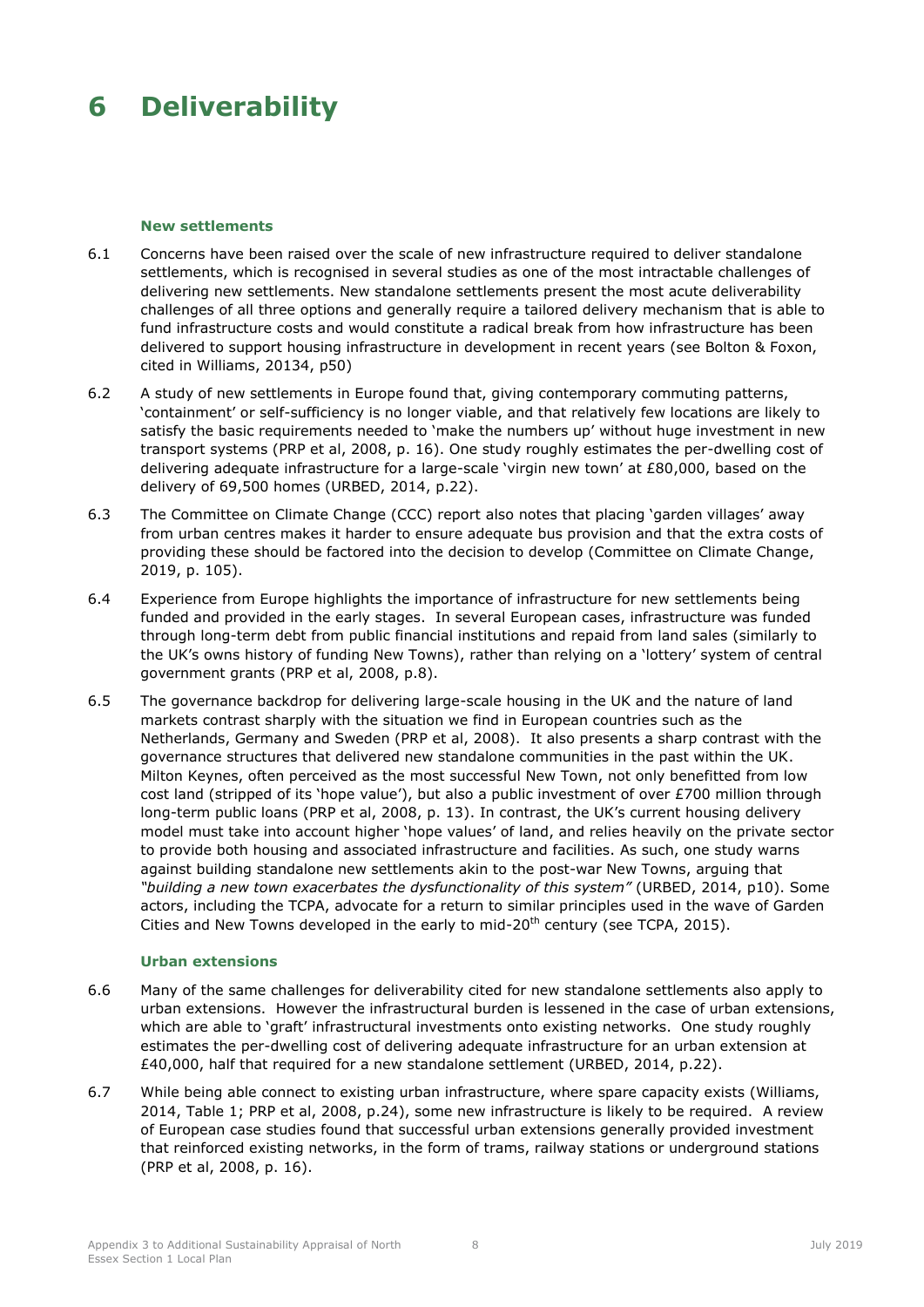### **Dispersed development**

Dispersed development, which often avoids upfront infrastructure costs, often appears less expensive. However it should be highlighted that residents will nevertheless require transport and other services, and that this more dispersed form of development can prove prohibitively expensive to adequately service with public transport (Committee on Climate Change, 2019, p. 105).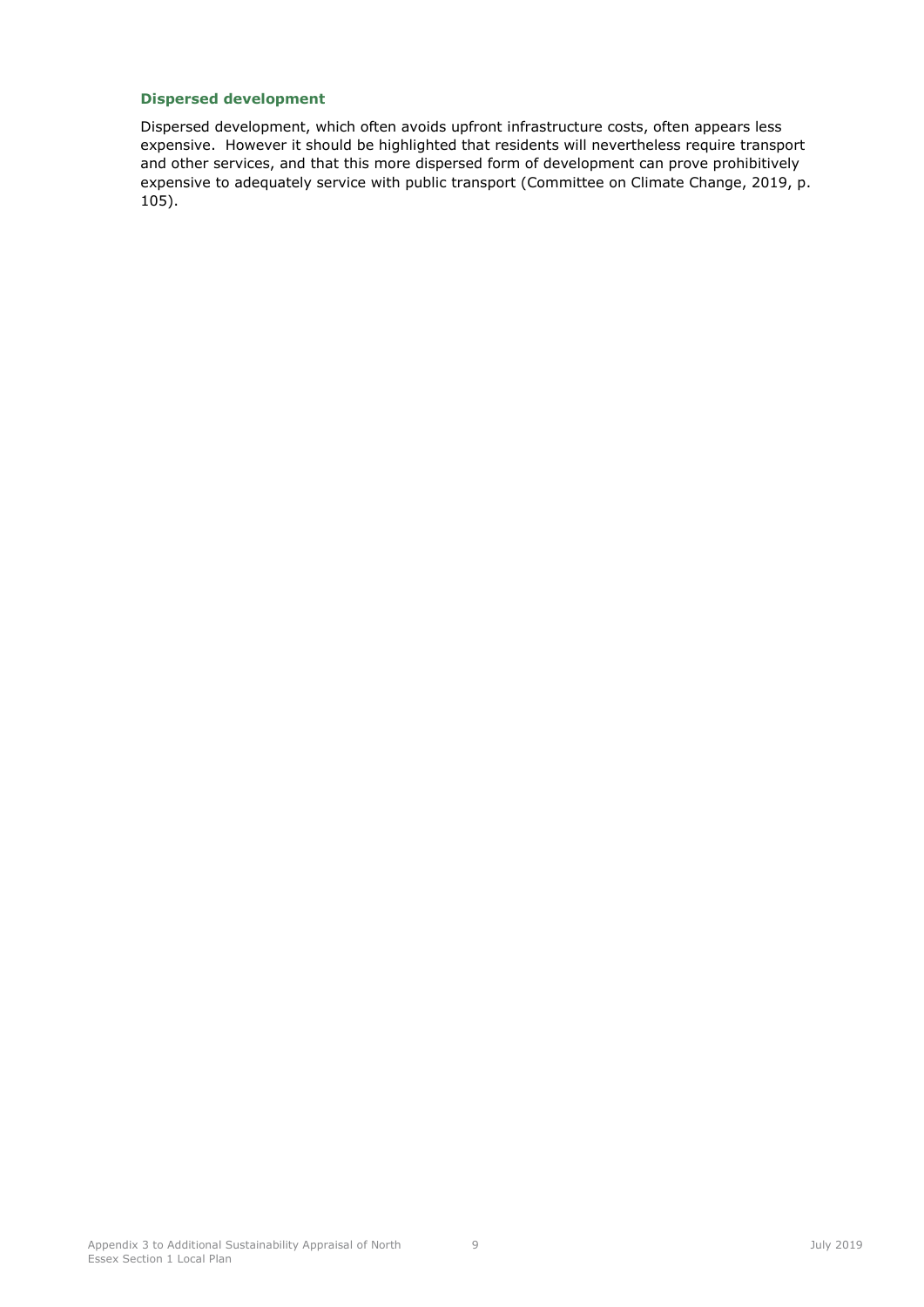# <span id="page-14-0"></span>**7 Guiding principles for the location and scale of new settlements**

- 7.1 While hard and fast rules certainly do not emerge from existing studies, a review of the available evidence points to a number of broad principles which might guide the location, form and scale of new settlements, and the relationship they should have to existing urban form. Several of these principles - summarised below - call for a skilful balance between distance and proximity, and between distinctive identity and integration:
	- **Proximity to thriving towns and cities | New settlements should be located close enough** to growing and thriving conurbations that they can share infrastructure and access to jobs and services in the early stages, based on European examples. As a guideline this means *"a choice of jobs within half an hour's travel by good public transport"* (PRP et al, 2008, p24).
	- **Integration with existing settlements |** However new development should also *"draw on the strengths of existing conurbations and add to them, rather than draw resources away from them"* – including jobs, education and services (PRP et al, 2008, p.24). This principle can create tensions with the requirement to be in 'close proximity to thriving towns and cities', and requires a careful balancing act to create a successful relationship between the two settlements. More generally, there is a need recognised in the UK for a 'far clearer logic around the connectivity of settlements and their hinterlands', backed up by a spatial strategy that may take inspiration from integrated functional city-region strategies in the Netherlands and Germany (Williams, 2014, p.50), evident in the Dutch VINEX policy that delivered new settlements between 2,000 and 10,000 dwellings between 1995 and 2005 (see Shelter, 2018, p.17).
	- **Shaping new settlements and extensions around transport nodes |** There is broad consensus in the literature that new strategic development must be located in areas with high levels of public transport accessibility. In line with the principle of 'transit-oriented development' (TOD), studies suggest that successful settlements and extensions should be 'grafted' onto existing transport infrastructure, potentially making use of existing mainline railway stations or disused lines, with additional branches (carrying trams of BRT systems) looping through new neighbourhoods (URBED, 2014, p. 2). A study by the RTPI (Harris, 2018) suggests that the most sustainable patterns are concentrated in a small number of strategic locations, with any development outside of large existing settlements located along well-served bus corridors and in close proximity to rail stations and other transport interchanges. For housing, 250-300 metres is recommended for local bus services, and 500 metres for high-frequency services to key centres (Pharaoah, 2016, quoted in Harris, 2018, p.18).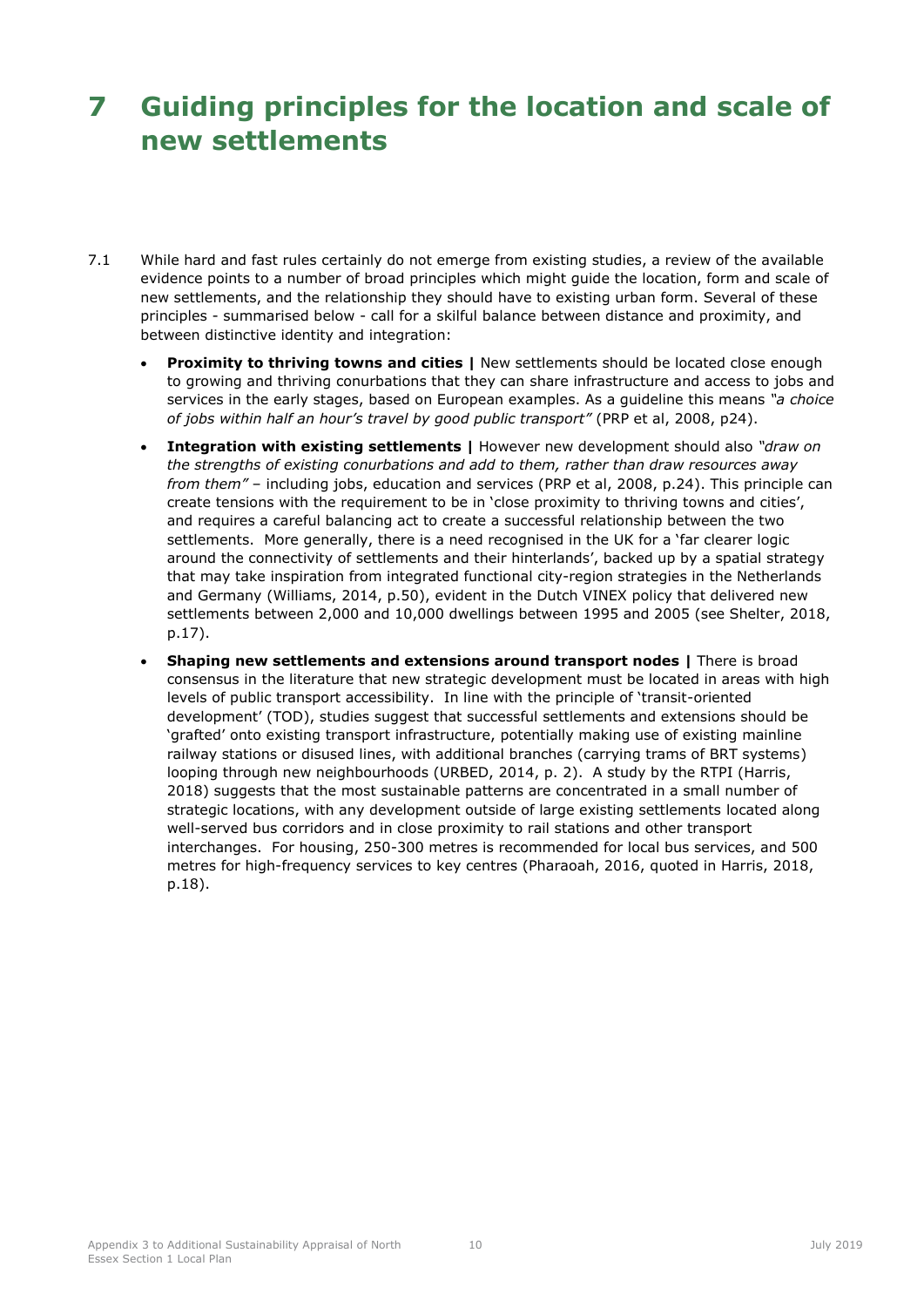# <span id="page-15-0"></span>**8 Guiding principles for the location and scale of all large-scale development**

- 8.1 A further set of principles emerge that apply to all large-scale development, including both new settlements and urban extensions:
- 8.2 **Avoiding threats to connectivity |** When planning urban extensions, it is important for environmental outcomes that new development not cut off or 'severed' from adjacent development by major roads and roundabouts (Committee for Climate Change, 2019, p. 103). Similarly, while landscape buffers and green space are encouraged as part of new large-scale development (Harris, 2018, p. 32; PRP et al, 2008, p.26), it is important these 'buffers' do not threaten the connectivity and permeability with nearby uses, with a clear preference for 'traditional' grid networks which provide numerous points of access (Hickman et al, 2010, p.81).
- 8.3 **Achieving sufficient scale |** Both new settlements and urban extensions must be of a sufficient scale to support economic productivity and make efficient use of infrastructure networks, as well as to increase physical activity through walking, cycling and public transport (Harris, 2018, p.32). In the case of new settlements, by providing a greater mix of employment, shops and specialised services, there is a possibility of a greater degree of 'self-containment', lessening trip lengths and reducing the need for inter-urban travel (Hickman et al, 2010, p. 78-79). However it should be noted that several studies cast doubt on the viability of complete 'containment' or self-sufficiency (see PRP et al, 2008; TCPA, 2007, p.39).
- 8.4 **Identifying areas of high housing demand |** New development is more likely to be successful when delivered in areas of high housing demand, and when the provision reflects the range of housing cost levels and tenures in the local area (PRP et al, 2008, p.17).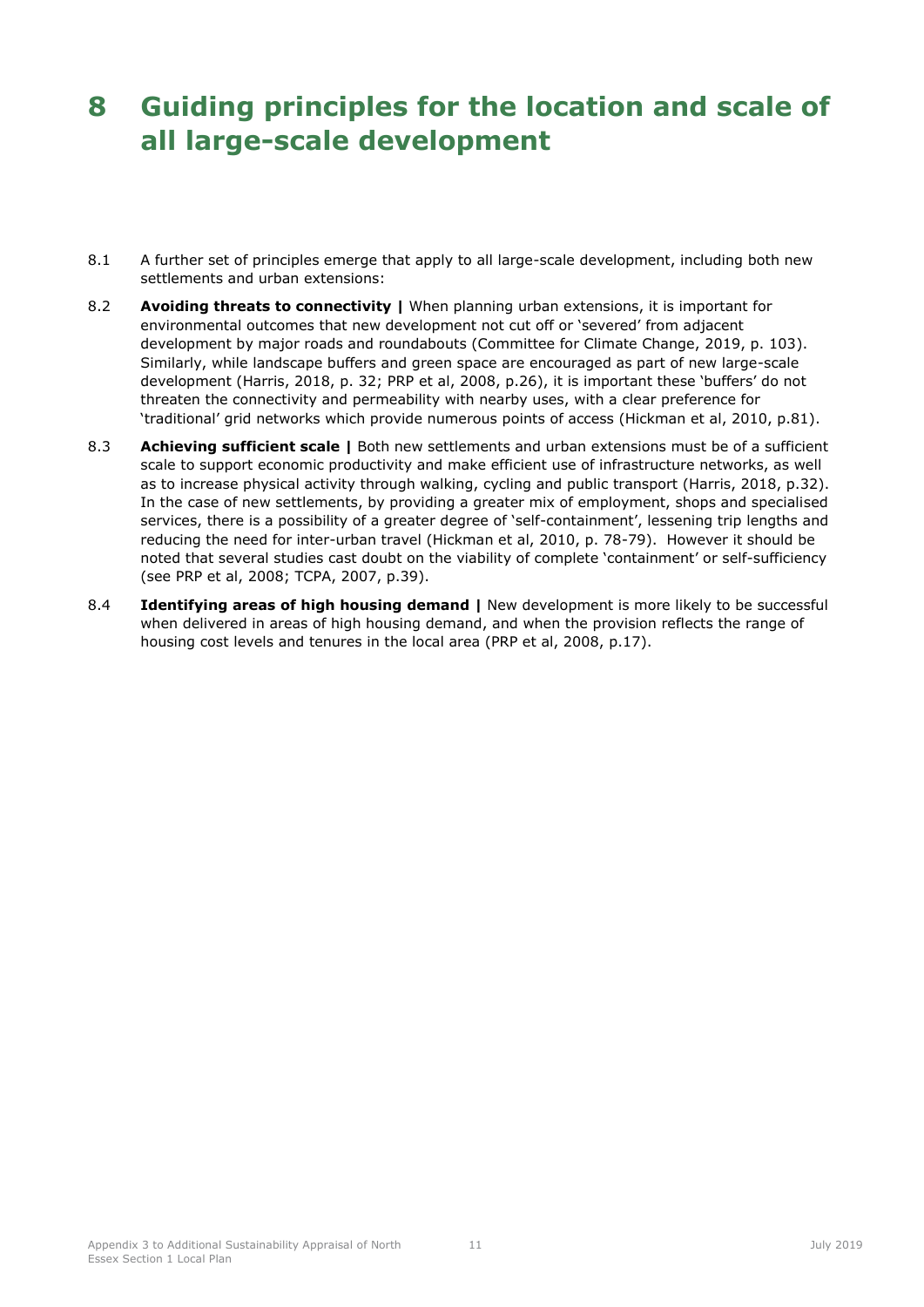# <span id="page-16-0"></span>**9 Non-spatial factors to consider for sustainable housing delivery**

- 9.1 The evidence reviewed provides no definitive consensus on the sustainability credentials of urban extensions (UEs) as against new standalone settlements. However the evidence outlined above suggests that there is a growing consensus that dispersed development fails to deliver long-term sustainability goals, and should only be considered as a solution to target specific, identified needs rather than as a strategy for achieving large-scale housing growth.
- 9.2 Notably, much of the evidence points to factors beyond the spatial morphology and location of new development, which may have the greatest influence on the chances of success of new sustainable communities. A report that assesses existing examples of new settlements and extensions across Europe to distil lessons for the UK found, notably, that "*some of the biggest differences and reasons for success lay in those areas which transcend urban design and planning, and stray into local political structures and methods of finance, procurement and management."* (PRP et al, 2008, p. 10).
- 9.3 The following list of such factors is not exhaustive, but includes:
	- **Densities |** There is a consensus that sustainable new communities should be relatively compact, with densities that support good quality infrastructure and hence offer a better quality of life than existing suburbs (PRP et al, 2008, p8). Specified density requirements are seen as an important way to shape new settlements - an RTPI report recommends average levels of 50-100 dwellings per hectare (dph), rising to 100-200 dph around important public transport nodes (Harris, 2018, p.18). However other studies suggest a much lower range of densities, from 30-45 dph at the low end, to 65 dph in more central neighbourhoods (URBED, 2014, p.16). The ability of higher-density urban forms to reduce emissions is believed to outweigh the emissions associated with hard adaptation measures such as engineered flood defences and air conditioning (Harris, 2018, p. 28).
	- **Mixed uses |** By specifying mixed uses within a masterplan, complementary uses can be colocated and travel distances reduced (Hickman et al, 2010, p.81). Compact, medium density, mixed use and public-transport friendly settlements can also encourage continued physical activity, economic participation and social interaction for all, and in particular for an ageing population (Harris, 2018, p. 43).
	- **The 'investor' model |** The current focus in the UK on the market-led delivery mechanism causes challenges for delivering large-scale, sustainable development. A model is called for whereby returns are sought over a longer term than housebuilders tend to expect (PRP et al, 2008, p7; TCPA, 2015, p.22), on the understanding that communities take time to develop and grow (TCPA, 2007, p.10). In the UK, our current predominantly market-led mechanisms for delivering infrastructure alongside development (largely through weak tools such as S106 and CIL) are seen to be *"delaying, and creating, problems for future generations and are likely to need radical reform"* (Williams, 2014, p. 50; see also NIC, p.65). Some, including the TCPA, have suggested that land value capture (LVC) mechanisms - which aim to capture the uplift in land value that results from development in order to fund growth-enabling infrastructure– is the best way to achieve new towns or urban extensions (TCPA, 2007, p.46), but they also acknowledge the complexities of finding the right way to recoup the share of profits from the land (ibid, p.10). The National Infrastructure Commission also acknowledge that the mechanism can only success in areas where the value of development land is high compared to agricultural or industrial land (NIC, 2017, p.65).
	- **A collaborative urban governance model |** Appropriate urban governance models and collaborative ways of working must be identified (see PRP et al, 2008) which stray from 'fixed' administrative boundaries for governance (Williams, 2014, p37). This might involve financing mechanisms for the maintenance of green spaces and other assets that go beyond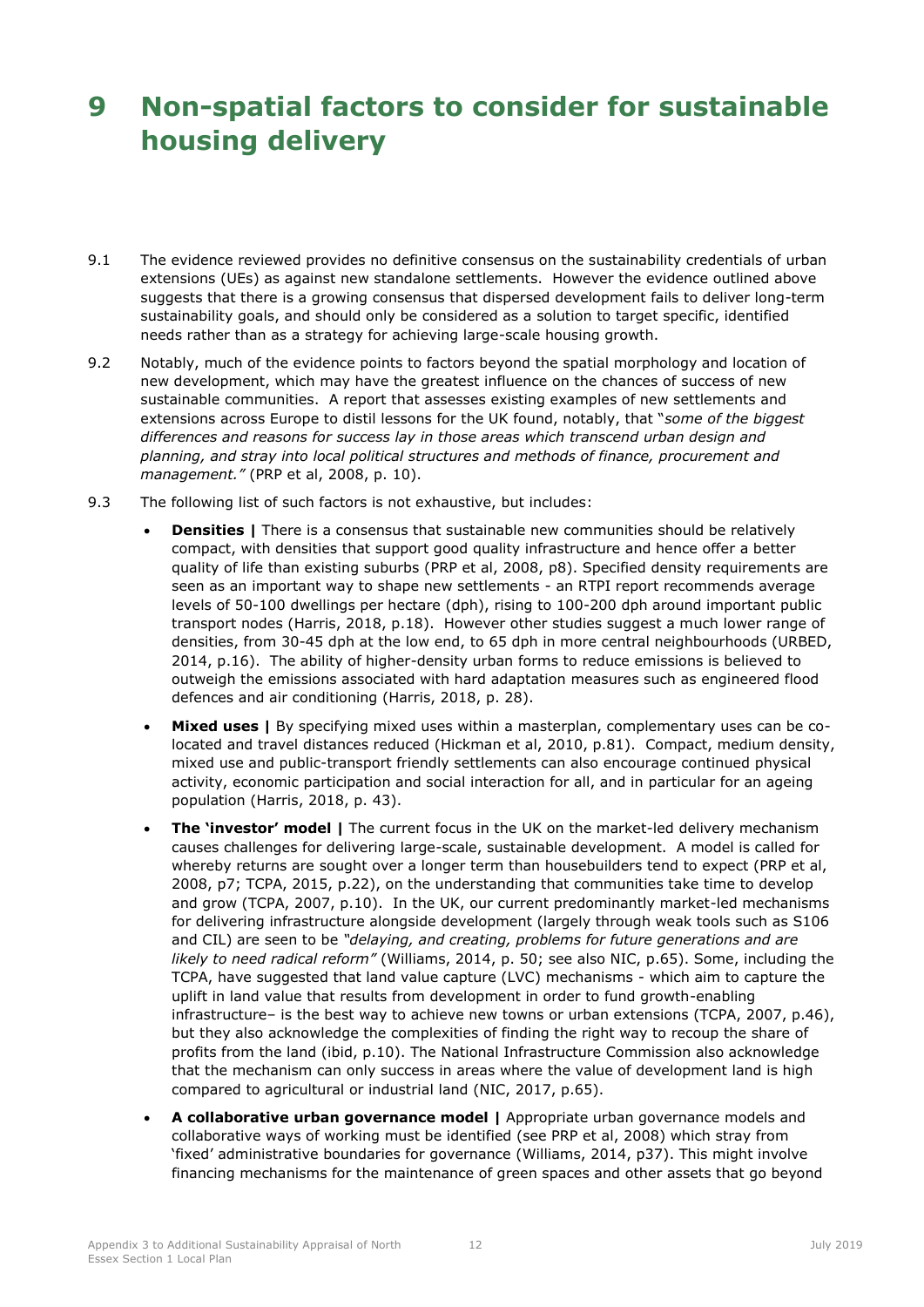traditional models in order to allow for more sustainable financing – this might include strategies inspired by the Milton Keys Parks Trust model, whereby an independent charity is given an endowment and are given responsibility for upkeep (among other innovative financing models – see

 **Resourcing of local government |** An adequately resourced local government sector that can provide sustained local leadership and fulfil tasks in initial stages such as land assembly and master planning (PRP et al, 2010, p. 13; see also Williams, 2014, p38).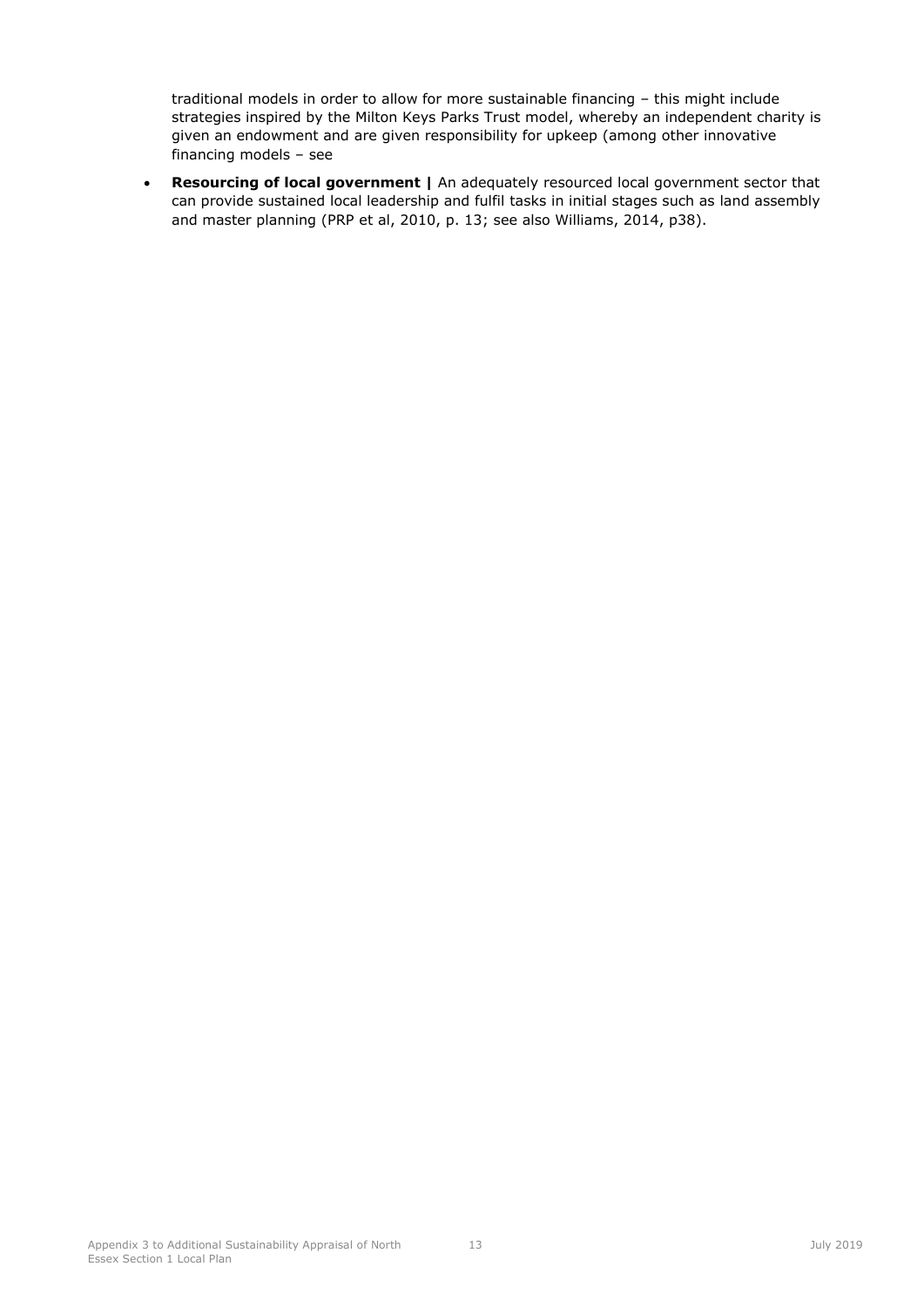## <span id="page-18-0"></span>**10 Conclusions**

10.1 The evidence from existing studies does not point to any neat conclusions over the ideal 'urban form' , but rather to a portfolio of different spatial options for different contexts, with all studies noting that each option may produce both negative and positive sustainability outcomes. This is in line with current Planning Practice Guidance (PPG), which advises that:

> *"plan makers will need to assess a range of different site sizes from small-scale sites to opportunities for large-scale development such as village and town extensions and new settlements where appropriate".<sup>1</sup>*

- 10.2 However it should be noted that existing evidence suggests that the 'dispersed development' growth model present significant sustainability challenges in the longer term. The commentary above highlights a range of concerns regarding this typology, including: difficulties in providing affordable housing in mixed settlements; the inactive and unsustainable travel patterns it encourages; and the cost of servicing such settlements with transport and other infrastructure when they do not reach a sufficient 'critical mass'.
- 10.3 Regardless of the location selected for development, from the evidence reviewed, it is possible to distil a set of broad principles that can be integrated into either a new settlement or an urban extension, which give the settlement the greatest chance of success as a sustainable community. These touch on both physical form and the delivery models that underlie them. They are:
	- high densities that can support services and infrastructure;
	- mixed uses:
	- an investor model that is able to provide upfront funding for infrastructure;
	- cross-boundary and cross-sectoral collaboration;
	- and the early setup and adequate resourcing of local government, enabling sustained local leadership.
- 10.4 Notably, the studies reviewed suggest that the chances of success in building a 'sustainable community' rely on a number of factors that go beyond the choice of location and physical form, to include non-spatial factors such as appropriate governance structures, financing mechanisms and stewardship arrangements. Where such structures and delivery mechanisms are missing, this causes particularly acute challenges for the delivery of freestanding new settlements, given the burden of infrastructure provision they pose.
- 10.5 As such, the success of new settlements depends on factors beyond their spatial form. Table 1 at the end of this document reproduces a table from Williams (2014) that summarises the 'conditions for achieving successful new places to 2065', broken down by: new peripheral developments, new settlements, and dispersed development. Much of this evidence has been drawn on in the report, however the full table is provided here in full for reference. Ultimately the Table reiterates the findings of this review and points to conclusions that, while the 'dispersed development' model raises challenges for creating successful places, both urban extensions and standalone new settlements can become 'successful places' socially, economically and environmentally, provided they are thoughtfully designed, appropriately located, and well served (at an early stage) with adequate infrastructure.

LUC

-

July 2019

<sup>1</sup> Planning Practice Guidance, Paragraph 010. Revision date: 06 03 2014.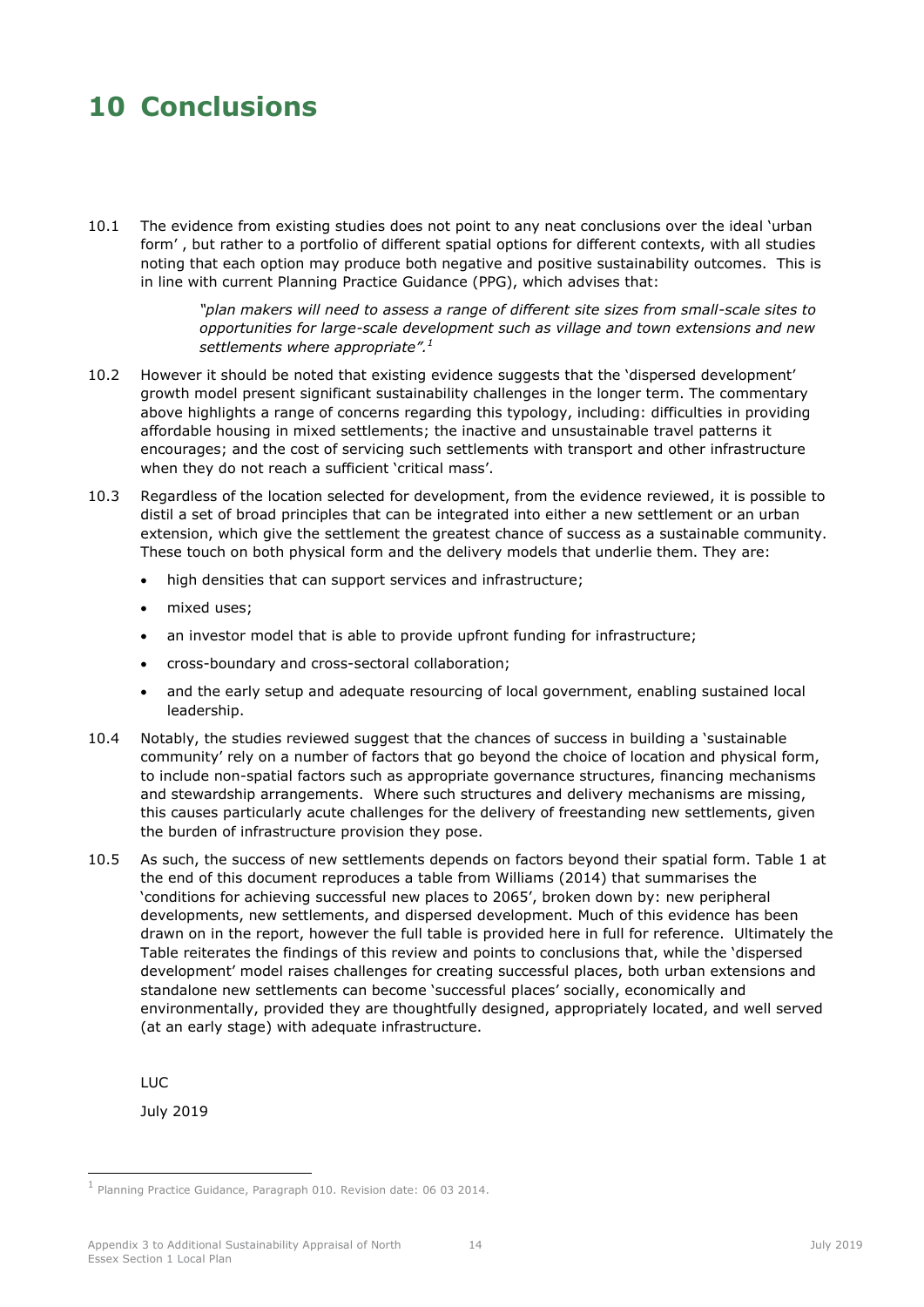### <span id="page-19-0"></span>**References**

Bramley, Glen; Ballantyne Way, Sarah; Cousins, Lin; and Houston, Dominic (2017), *The Deliverability and Affordability of Housing in the South West of England.* RTPI Research Report no. 16. Available at: https://three-dragons.co.uk/deliverability-affordability-housing-south-west-england/

Committee on Climate Change (2019), *UK Housing: Fit for the future?* Available at: <https://www.theccc.org.uk/publication/uk-housing-fit-for-the-future/>

GL Hearn (2016), New Settlement Scoping Study: Aylesbury Vale District Council, Aylesbury Vale District Council.

Harris, James (2018), *Settlement Patterns, Urban Form & Sustainability,* RTPI. Available at: [http://documents.hants.gov.uk/hampshire2050/evidence/theme-4-environment-and-quality-of](http://documents.hants.gov.uk/hampshire2050/evidence/theme-4-environment-and-quality-of-place/supporting-evidence-and-research-reports/Theme-4-Settlement-Patterns-Urban-Form-and-Sustainability-RTPI.pdf)[place/supporting-evidence-and-research-reports/Theme-4-Settlement-Patterns-Urban-Form-and-](http://documents.hants.gov.uk/hampshire2050/evidence/theme-4-environment-and-quality-of-place/supporting-evidence-and-research-reports/Theme-4-Settlement-Patterns-Urban-Form-and-Sustainability-RTPI.pdf)[Sustainability-RTPI.pdf](http://documents.hants.gov.uk/hampshire2050/evidence/theme-4-environment-and-quality-of-place/supporting-evidence-and-research-reports/Theme-4-Settlement-Patterns-Urban-Form-and-Sustainability-RTPI.pdf)

Hickman, Seaborn, Headicar, Banister, and Swain (2010), *Spatial planning for sustainable travel.*  London: TCPA.

NHS England (2018), *Putting Health into Place: Introducing NHS England's Healthy New Towns programme.* Available at: https://www.england.nhs.uk/publication/putting-health-into-place/

NIC (2017), *Partnering for Prosperity: a new deal for the Cambridge-Milton Keynes-Oxford Arc.* Available at:<https://www.nic.org.uk/wp-content/uploads/Partnering-for-Prosperty.pdf>

PRP, URBED and Design for Homes (2008), *Beyond Eco-towns: Applying the Lessons from Europe,* PRP Architects Ltd.

RTPI (2017), *Better Planning for Housing Affordability: Position Paper.* London: RTPI.

Shelter (2018), *Learning from international examples of affordable housing.* Available at: https://england.shelter.org.uk/ data/assets/pdf file/0008/1641176/International examples of afforda ble\_housing - Shelter\_URBED\_Trust.pdf

TCPA (2007), *Best Practice in Urban Extensions and New Settlements,* London: TCPA. Available at: <https://www.tcpa.org.uk/Handlers/Download.ashx?IDMF=55474980-8f1e-4298-a86f-5fec267dc530>

TCPA (2015), *New Towns and Garden Cities – Lessons for Tomorrow. Stage 2: Lessons for Delivering a New Generation of Garden Cities.* London: TCPA. Available at:

<https://www.tcpa.org.uk/Handlers/Download.ashx?IDMF=62a09e12-6a24-4de3-973f-f4062e561e0a>

Williams, Katie (2014), *Urban form and infrastructure: a morphological review.* Future of cities: working paper. Foresight, Government Office for Science. Available at: [https://assets.publishing.service.gov.uk/government/uploads/system/uploads/attachment\\_data/file/3241](https://assets.publishing.service.gov.uk/government/uploads/system/uploads/attachment_data/file/324161/14-808-urban-form-and-infrastructure-1.pdf) [61/14-808-urban-form-and-infrastructure-1.pdf](https://assets.publishing.service.gov.uk/government/uploads/system/uploads/attachment_data/file/324161/14-808-urban-form-and-infrastructure-1.pdf)

URBED (2014), *Uxcester Garden City: Submission for the 2014 Wolfson Economics Prize.* Available at: http://urbed.coop/sites/default/files/URBED%20Wolfson%20Submission.pdf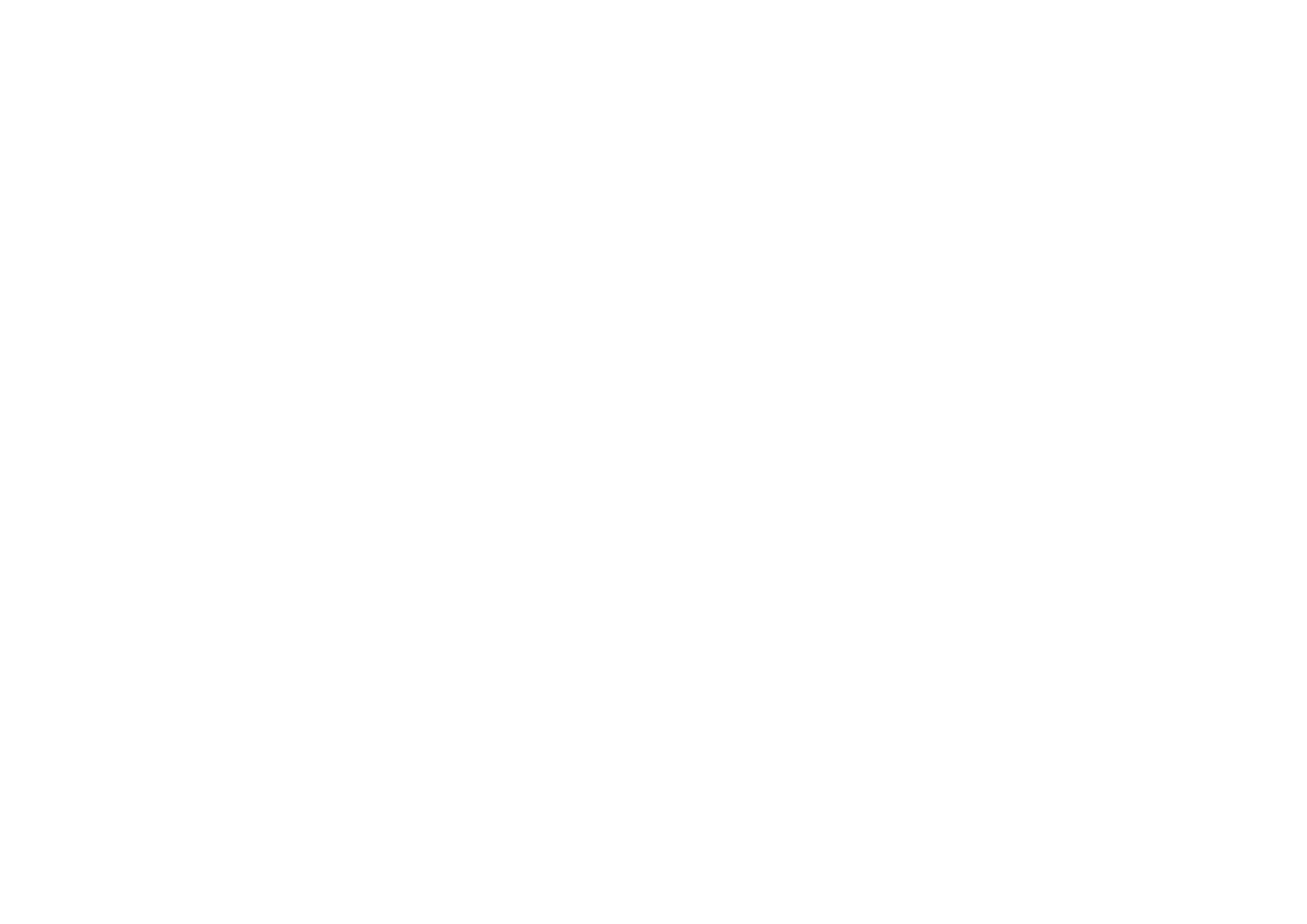| <b>Characteristics of successful urban</b><br>forms in the UK                                                                   | New peripheral developments                                                                                                                                                                                                         | <b>New settlements</b>                                                                                                                                                                                                                                                                                                      | <b>Dispersed development</b>                                                                                                                                                                 |
|---------------------------------------------------------------------------------------------------------------------------------|-------------------------------------------------------------------------------------------------------------------------------------------------------------------------------------------------------------------------------------|-----------------------------------------------------------------------------------------------------------------------------------------------------------------------------------------------------------------------------------------------------------------------------------------------------------------------------|----------------------------------------------------------------------------------------------------------------------------------------------------------------------------------------------|
| Successful urban forms are ones that:                                                                                           | Can this be achieved?                                                                                                                                                                                                               | Can this be achieved?                                                                                                                                                                                                                                                                                                       | Can this be achieved?                                                                                                                                                                        |
| <b>Environmental characteristics</b>                                                                                            |                                                                                                                                                                                                                                     |                                                                                                                                                                                                                                                                                                                             |                                                                                                                                                                                              |
| Make sustainable use of the UK's land<br>resource<br>(accommodating demographic change<br>without loss of valued land)          | Yes, if sited in appropriate locations: e.g.<br>not on land of high ecologically/landscape<br>value.                                                                                                                                | Yes, if sited in appropriate<br>locations i.e. well connected<br>enough, not on land of high<br>ecological/landscape value                                                                                                                                                                                                  | Not usually, although individual developments<br>might not be problematic, in aggregate,<br>continued ad hoc dispersal would develop<br>valued open land.                                    |
| Make sustainable use of the UK's<br>environmental resources (including<br>protecting and enhancing biodiversity)                | Yes, if planned sensitively. But there may<br>be some inevitable loss if developing on<br>greenfield sites.                                                                                                                         | Yes, if delivered using sustainable<br>planning and design principles,<br>including best practices (e.g. in<br>Sustainability Impact<br>Assessment, responsible<br>sourcing, and integrated<br>infrastructure - such as waste to<br>energy). But there may be some<br>inevitable loss if developing on<br>greenfield sites. | Partly, small scale changes may not be<br>problematic, but in aggregate are inefficient<br>and may damage biodiversity.                                                                      |
| Are physically adapted for the UK's<br>future climate                                                                           | Yes, if future climate is considered from<br>the outset in design, planning and<br>construction.                                                                                                                                    | Yes, if adaptation is considered<br>during design and construction.                                                                                                                                                                                                                                                         | Partly, if individual developments consider<br>future climate from the outset in design,<br>planning and construction. But harder to<br>plan/manage collective/community scale<br>solutions. |
| Do not contribute to future climate<br>change (i.e. reduce carbon emissions,<br>exceeding or matching international<br>targets) | Yes, if they are zero/low carbon<br>developments, and do not generate<br>transport emissions. Travel emissions can<br>be minimised by providing a mix of uses in<br>the development and good connections to<br>existing settlement. | Yes, if low/zero carbon design is<br>applied from the outset, and if<br>new physical and virtual<br>connections to existing<br>settlements/destinations are low<br>carbon, and/or reduce travel<br>demand.                                                                                                                  | Partly, if autonomous (micro) energy<br>generation solutions are used. But likely to<br>result in significant transport emissions (car<br>travel).                                           |
| Improve (or do not worsen) air quality                                                                                          | Yes, if development is designed as zero<br>emission from the outset, and good<br>connections are made to adjacent<br>settlement. But are likely to inevitably<br>generate some emissions from increased<br>car use.                 | Yes, if development is designed<br>as zero emission from the outset<br>and good connections are made<br>to existing destinations. But are<br>likely to inevitably generate some<br>emissions from increased car use.                                                                                                        | Unlikely, due to few alternatives to car travel<br>for dispersed development, so continued<br>emissions likely (unless major change to<br>electric vehicles).                                |
| Facilitate efficient water management<br>(systems and behaviours)                                                               | Yes, if new, efficient water infrastructure<br>is provided (e.g. sustainable urban<br>drainage systems) and connections are                                                                                                         | Yes, if new, efficient water<br>infrastructure is provided (e.g.<br>sustainable urban drainage                                                                                                                                                                                                                              | Partly, can facilitate localised water harvesting<br>and recycling (at the level of a dwelling or<br>group of dwellings). But is not efficient for                                           |

### **Table 1: Conditions for achieving successful new places to 2065 (reproduced from Williams, 2014)**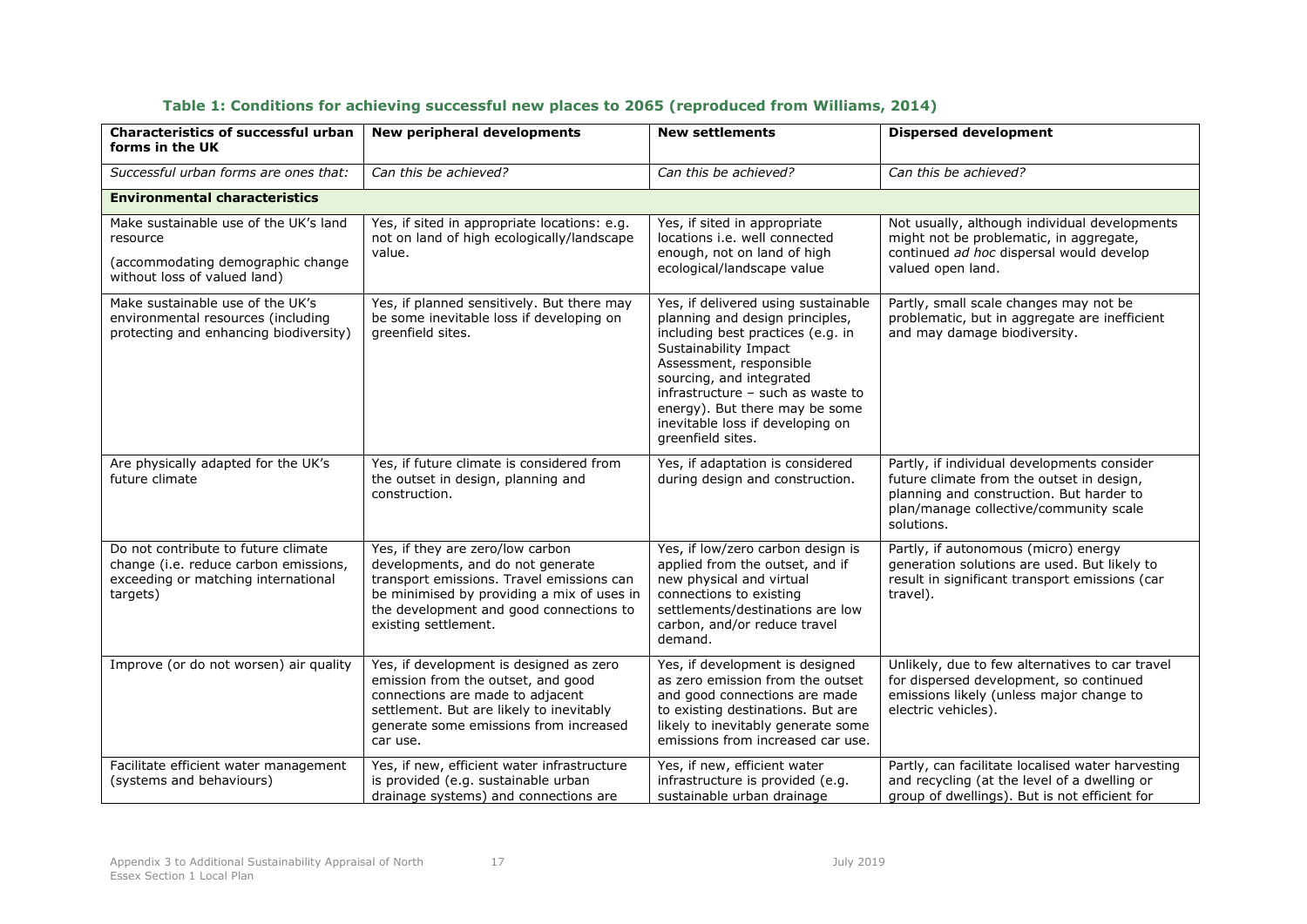| Characteristics of successful urban<br>forms in the UK                                         | New peripheral developments                                                                                                                                                                                                                                                                                                                                   | <b>New settlements</b>                                                                                                                                                                                                                                                                                                                                                                        | <b>Dispersed development</b>                                                                                                                                                                                |  |
|------------------------------------------------------------------------------------------------|---------------------------------------------------------------------------------------------------------------------------------------------------------------------------------------------------------------------------------------------------------------------------------------------------------------------------------------------------------------|-----------------------------------------------------------------------------------------------------------------------------------------------------------------------------------------------------------------------------------------------------------------------------------------------------------------------------------------------------------------------------------------------|-------------------------------------------------------------------------------------------------------------------------------------------------------------------------------------------------------------|--|
|                                                                                                | made to supply infrastructure in adjacent<br>settlement (to maximise use of any 'spare'<br>capacity). And if new development<br>promotes water efficient<br>behaviours (e.g. By using water meters,<br>providing water butts etc.). But there may<br>not be enough water for populations in<br>some areas (given regional disparities and<br>climate change). | systems) and connections are<br>made to supply infrastructure in<br>adjacent settlement maximising<br>use of any 'spare' capacity. And if<br>new development promotes water<br>efficient behaviours (e.g. by using<br>water meters, providing water<br>butts etc.). But there may not be<br>enough water for populations in<br>some areas (given regional<br>disparities and climate change). | mains water provision, and waste water<br>processing                                                                                                                                                        |  |
| Facilitate efficient energy management<br>(systems and behaviours)                             | Yes, if new efficient energy supply<br>systems are provided (e.g. renewable)<br>and/or the new development links to and<br>makes use of spare capacity from adjacent<br>supply sources. But new population may<br>breach existing supply.                                                                                                                     | Yes, if new efficient energy supply<br>systems are provided (e.g.<br>renewable) at the outset.                                                                                                                                                                                                                                                                                                | Partly, can facilitate localised energy generation<br>(at the level of a dwelling or group of<br>dwellings). But is not efficient for provision<br>from the grid/pipelines.                                 |  |
| Facilitate efficient transport<br>management (systems and<br>behaviours)                       | Yes, if new efficient transport<br>infrastructure is provided to adjacent<br>settlement and wider destinations. And if<br>peripheral development is large enough to<br>provide mix of uses and facilitate<br>walking/cycling.                                                                                                                                 | Yes, if new efficient transport<br>infrastructure is provided. And if<br>the new settlement is large<br>enough to provide mix of uses<br>and facilitate walking/cycling.                                                                                                                                                                                                                      | No, dispersed development is difficult to service<br>with public transport, and low carbon travel<br>(walking and cycling) levels tend to be lower.                                                         |  |
| Facilitate efficient waste (solid and<br>water) management (systems and<br>behaviours)         | Yes, if new efficient waste infrastructure is<br>provided, and/or linked to any spare<br>capacity in adjacent settlement                                                                                                                                                                                                                                      | Yes, if waste management<br>systems are well planned and<br>infrastructure provided.                                                                                                                                                                                                                                                                                                          | Partly, can facilitate localised waste<br>management, e.g. there may be space for<br>compositing. But, inefficient for general waste<br>collection, recycling services etc.                                 |  |
| Facilitate the efficient integration of<br>different infrastructure systems                    | Partly. Where new infrastructure is<br>required there may be the opportunity to<br>introduce new integrated systems (e.g.<br>energy to waste). But where infrastructure<br>is connecting to existing systems, there<br>may be lock-in.                                                                                                                        | Yes, if best practice in integrated<br>systems (e.g. energy to waste,<br>smart transport) are planned and<br>provided.                                                                                                                                                                                                                                                                        | Partly, if it facilitates small scale integrated<br>infrastructure systems (e.g. within autonomous<br>housing). But is inefficient and costly for<br>mainstream systems (e.g. transport, energy,<br>waste). |  |
| <b>Social characteristics</b>                                                                  |                                                                                                                                                                                                                                                                                                                                                               |                                                                                                                                                                                                                                                                                                                                                                                               |                                                                                                                                                                                                             |  |
| Adapt to future changes (social,<br>economic and environmental) in a<br>socially equitable way | Partly, if designed/developed to be flexible<br>to future changes.                                                                                                                                                                                                                                                                                            | Partly, if designed/developed to<br>be flexible to future changes.                                                                                                                                                                                                                                                                                                                            | Partly, provides some small scale flexibility. But<br>not responsive to major social changes, e.g.<br>does not provide enough affordable housing.                                                           |  |
| Are desirable to the population                                                                | Yes, if high quality extensions, with a mix<br>of house sizes and types, are provided at<br>affordable costs. And if the adjacent                                                                                                                                                                                                                             | Yes, if the development is high<br>quality, and provides a mix of<br>house sizes and types at                                                                                                                                                                                                                                                                                                 | Partly, very desirable, particularly to more<br>affluent householders seeking larger<br>homes/more space, for second home owners,                                                                           |  |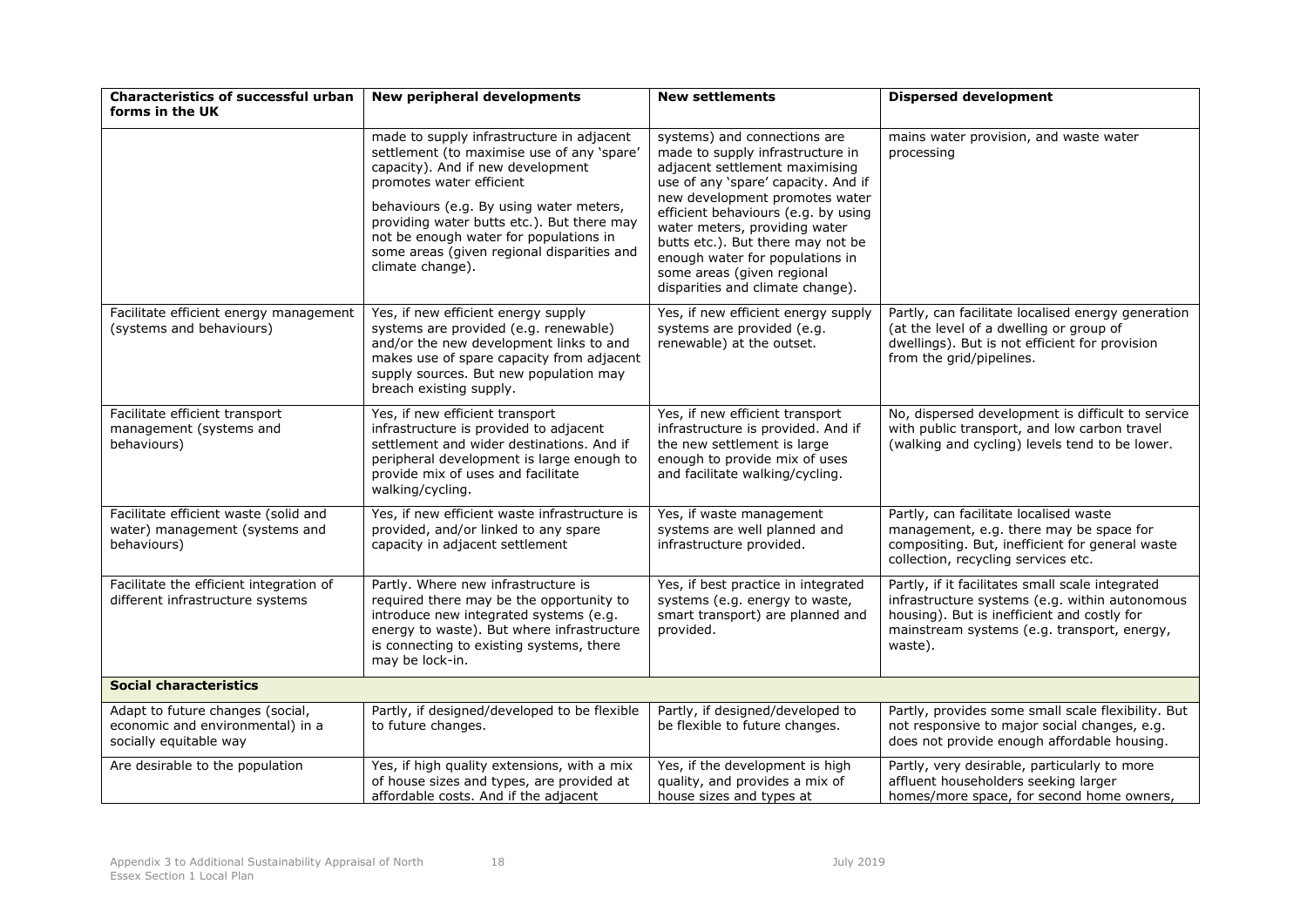| Characteristics of successful urban<br>forms in the UK                             | <b>New peripheral developments</b>                                                                                                                                                                                                                                                                                                  | <b>New settlements</b>                                                                                                                                                                                                                                                | <b>Dispersed development</b>                                                                                                                                                                                       |  |
|------------------------------------------------------------------------------------|-------------------------------------------------------------------------------------------------------------------------------------------------------------------------------------------------------------------------------------------------------------------------------------------------------------------------------------|-----------------------------------------------------------------------------------------------------------------------------------------------------------------------------------------------------------------------------------------------------------------------|--------------------------------------------------------------------------------------------------------------------------------------------------------------------------------------------------------------------|--|
|                                                                                    | settlement is desirable.                                                                                                                                                                                                                                                                                                            | affordable costs.                                                                                                                                                                                                                                                     | and to rural residents, seeking to remain in<br>their home towns/villages. Not desirable for<br>those unable to afford it.                                                                                         |  |
| Provide a range of housing types and<br>tenures to meet needs and be<br>affordable | Yes, if designed to accommodate a variety<br>of household types.                                                                                                                                                                                                                                                                    | Yes, if designed to accommodate<br>a variety of household types.                                                                                                                                                                                                      | No, dispersed development has tended to<br>provide housing at the higher end of the<br>market, with affordability a problem.                                                                                       |  |
| Are accessible for all                                                             | Yes, if good connections to the adjacent<br>settlement and to wider destinations are<br>provided.                                                                                                                                                                                                                                   | Yes, if good connections within<br>the development and to wider<br>destinations are provided.                                                                                                                                                                         | No, accessibility is a key problem for dispersed<br>developments (in terms of distance, range of<br>nearby destinations, and car dependency).                                                                      |  |
| Provide access to health/ education/<br>culture/ leisure services for all          | Partly, if residents can access existing<br>provision in adjacent settlement (and<br>there is capacity). Or, if adequate new<br>services are provided within the extension.                                                                                                                                                         | Partly, if the new settlement<br>provides adequate services, or if<br>they are provided in other<br>settlements nearby.                                                                                                                                               | No, accessibility to services is a key problem for<br>dispersed developments (in terms of distance,<br>provision of nearby services, and car<br>dependency).                                                       |  |
| Are healthy                                                                        | Yes, if planned and designed according to<br>healthy urban planning principles. Can<br>provide significant opportunities for good<br>peripheral design where people can thrive.<br>But, if they are not well connected, can<br>become car dominated dormitories<br>characterised by inactive travel.                                | Yes, if planned and designed<br>according to healthy urban<br>planning principles. Can provide<br>significant opportunities for good<br>design. But, if they are not well<br>connected, can become car-<br>dominated dormitories<br>characterised by inactive travel. | Partly, if they support an active, rural life. But<br>can become car-dominated, with inhabitants<br>relying on inactive travel.                                                                                    |  |
| <b>Economic Characteristics</b>                                                    |                                                                                                                                                                                                                                                                                                                                     |                                                                                                                                                                                                                                                                       |                                                                                                                                                                                                                    |  |
| Do not cause land/property price<br>shocks/instability                             | Partly, this depends on how much land is<br>released and how this affects<br>local/regional supply and demand.                                                                                                                                                                                                                      | Partly, this depends on how much<br>land is released and how this<br>affects local/regional supply and<br>demand.                                                                                                                                                     | Partly, incremental process so does not usually<br>have dramatic impact. But demand for this type<br>of development by more affluent, and by those<br>buying second homes has changed the rural<br>housing market. |  |
| Enable efficiencies in infrastructure<br>costs                                     | Yes, if extensions are relatively high<br>density then new infrastructure can<br>connect to existing infrastructure in the<br>adjacent city (where there is capacity),<br>and be provided cost effectively. And, new<br>infrastructure (such as combined heat and<br>power systems) can be provided to serve<br>the new population. | Yes, if well planned, and if new<br>infrastructure systems are<br>integrated. If densities and mix of<br>use are well planned then low per<br>capita costs.                                                                                                           | No, it is costly to service dispersed<br>developments. Per capita costs are high<br>because of spatial distribution.                                                                                               |  |
| Enable efficiencies in public service<br>(e.g. schools) costs                      | Yes, if extensions are relatively high<br>density then the development can use<br>services already provided in the adjacent<br>development (i.e. where there is                                                                                                                                                                     | Yes, if populations are large<br>enough then services can be<br>provided at efficient per capita<br>costs. However, there are                                                                                                                                         | No, public services are costly per capita in<br>dispersed developments, because of spatial<br>distribution (e.g. waste collection, social care).                                                                   |  |